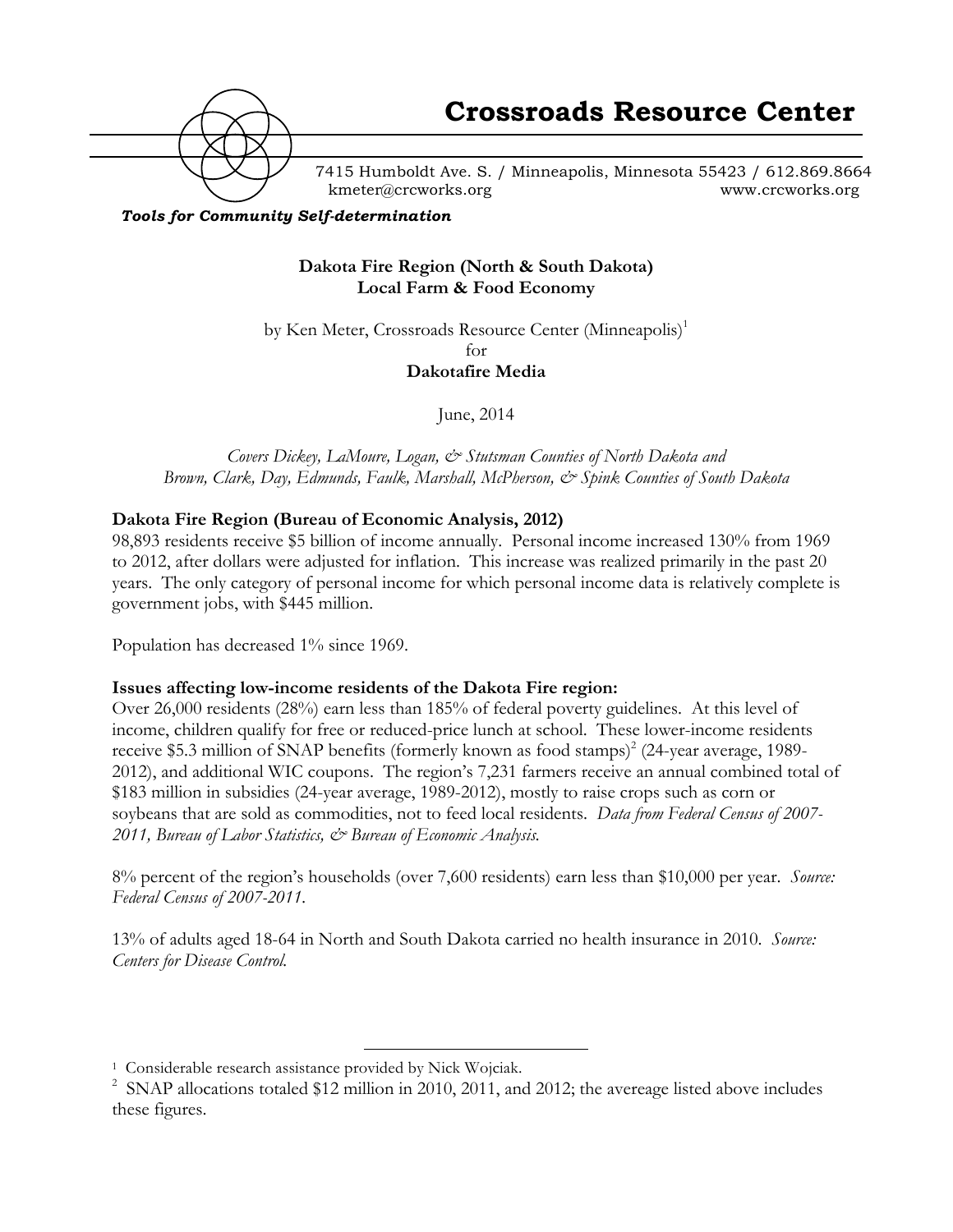#### **Food-related health conditions:**

23% of North Dakota residents, and 16% of South Dakotans, reported in 2009 that they eat five or more servings of fruit or vegetables each day. This is a key indicator of health, since proper fruit and vegetable consumption has been connected to better health outcomes. *Source: Centers for Disease Control.*

About half of North and South Dakota adults report they have at least 30 minutes of moderate physical activity five or more days per week, or vigorous physical activity for 20 or more minutes three or more days per week. *Source: Centers for Disease Control.*

7% of North and South Dakota residents have been diagnosed with diabetes. *Source: Centers for Disease Control.* Medical costs for treating overweightness, diabetes, and related conditions in the two states combined are estimated at \$710 million per year. *Source: American Diabetes Association.*

65% of North and South Dakota residents are overweight (37%) or obese (28%). *Source: Centers for Disease Control.*

### **The region's farms (Agricultural Census, 2012)**

*Agriculture Census data for 2012 were released May 2, 2014*

*The Census of Agriculture defines a "farm" as "an operation that produces, or would normally produce and sell, \$1,000 or more of agricultural products per year."*

*Land:*

- 7,231 farms. This is 11% of the farms in North and South Dakota combined.
- The Dakota Fire region had 18 less farms in 2012 than in 2007.
- 2,577 (36%) of these are 1,000 acres or more in size.
- 923 (13%) farms are less than 50 acres.
- Average farm size is 1,224 acres.
- The region has 8.9 million acres of land in farms.
- This amounts to 11% of the combined farmland of North and South Dakota.
- The Dakota Fire region holds 5.5 million acres of harvested cropland.
- At least 69,000 of these acres are irrigated. *Note that data for irrigated land in Marshall County were suppressed by the USDA in an effort to protect confidentiality, so this total is incomplete.*
- Average value of land and buildings per farm was \$2.7 million.

### *Sales:*

*With the exception of foods sold directly to consumers (see below), farmers typically sell commodities to wholesalers, brokers or manufacturers that require further processing or handling to become consumer items. The word "commodities" is used in this report to mean the crops and livestock sold by farmers through these wholesale channels. The term "products" encompasses commodity sales, direct sales, and any other sales.* 

- The region's farmers sold \$3.6 billion of crops and livestock in 2012.
- Farm product sales increased by 93% from 2007 to 2012.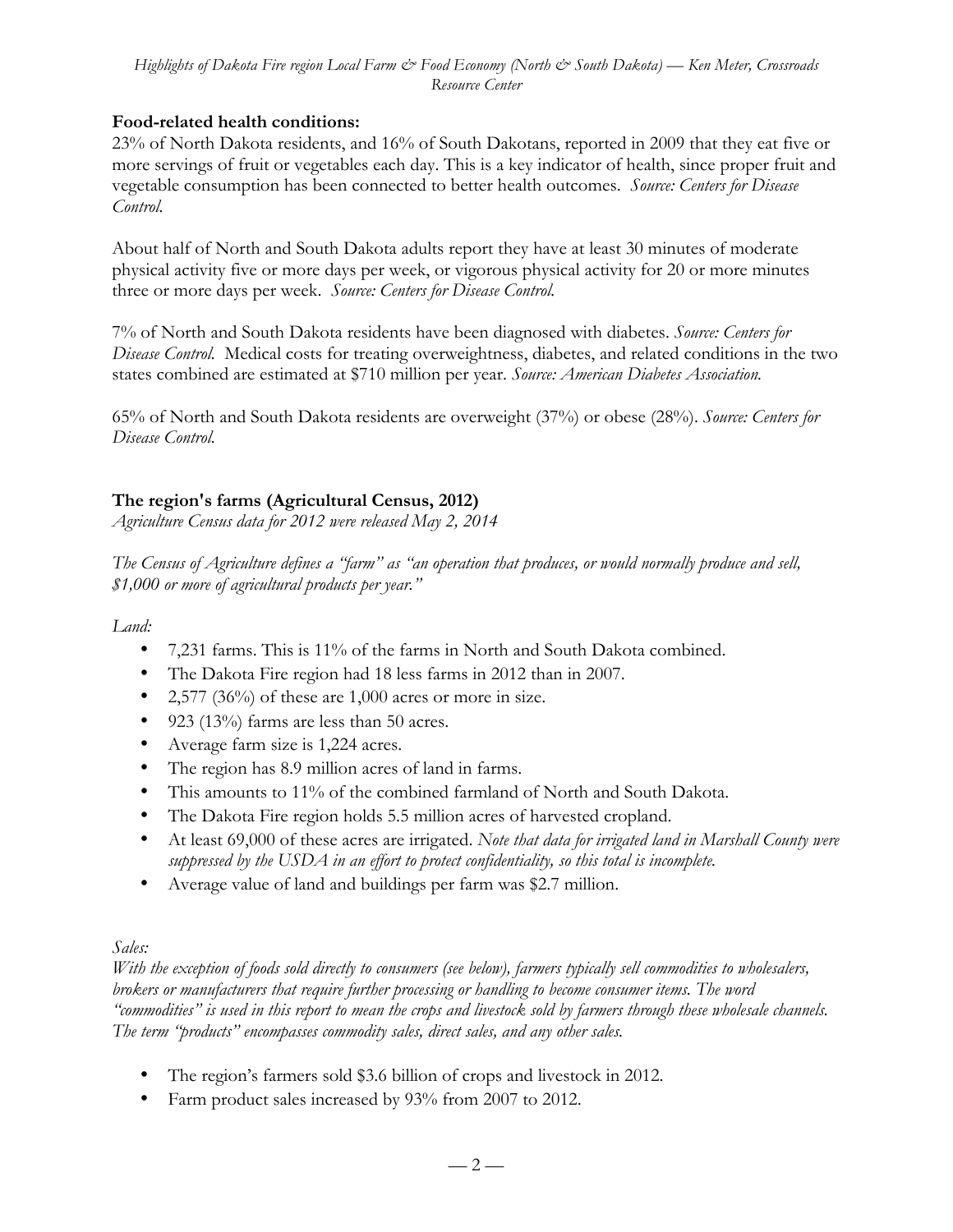- \$2.7 billion of crops were sold.
- \$869 million of livestock and products were sold.
- 2,674 (37%) of the region's farms sold less than \$10,000 of products in 2012.
- Total sales from these small farms were at least \$3.2 million, slightly more than 0.1% of the region's farm product sales. *Note that data for sales of small farms in Logan, Faulk, Marshall, and McPherson counties were suppressed by the USDA in an effort to protect confidentiality, so this total is incomplete.*
- 3,314 (46%) of the region's farms sold more than \$100,000 of products.
- Total sales from these larger farms were \$3.5 billion, 99% of the region's farm product sales.
- 25% of the region's farms (1,814 of 7,231) reported net losses in 2012.
- 5,785 (80%) of the Dakota Fire region's farmers collected a combined total of \$98 million of federal subsidies in 2012.

### **Top farm products of the Dakota Fire region (2012).**

*Note: \*\* denotes sales data has been suppressed.* 

| <b>Products</b>                | \$ Millions |
|--------------------------------|-------------|
| Corn                           | 1,419       |
| Soybeans                       | 943         |
| Cattle and calves              | 632         |
| Wheat                          | 192         |
| Hogs and $\text{pigs}_{**$     | 49          |
| Poultry and eggs <sup>**</sup> | 25          |
| Milk from cows                 | 20          |

### *Production Expenses:*

- Fertilizer, lime, and soil conditioners were the largest single expense for Dakota Fire region farmers in 2012, totaling \$336 million (14% of production expenses).
- Purchases of seeds ranked as the second most important expense, at \$312 million (13%).
- Feed purchases were \$282 million (12%).
- Land and building rental cost farmers \$273 million (11%).
- Farmers charged \$269 million to depreciation (11%).
- Livestock purchases totaled \$227 million (9%).
- Farmers spent \$173 million on chemicals (7%).
- Supplies, repairs, and maintenance cost farmers \$155 million (6%).
- Gasoline, fuels, and oil costs totaled \$139 million (6%).

### *Cattle & Dairy:*

- 2,924 farms hold an inventory of 754,000 cattle.
- 512,000 cattle were sold by farmers in 2012 for total sales of \$632 million.
- 2,582 farms raise beef cows.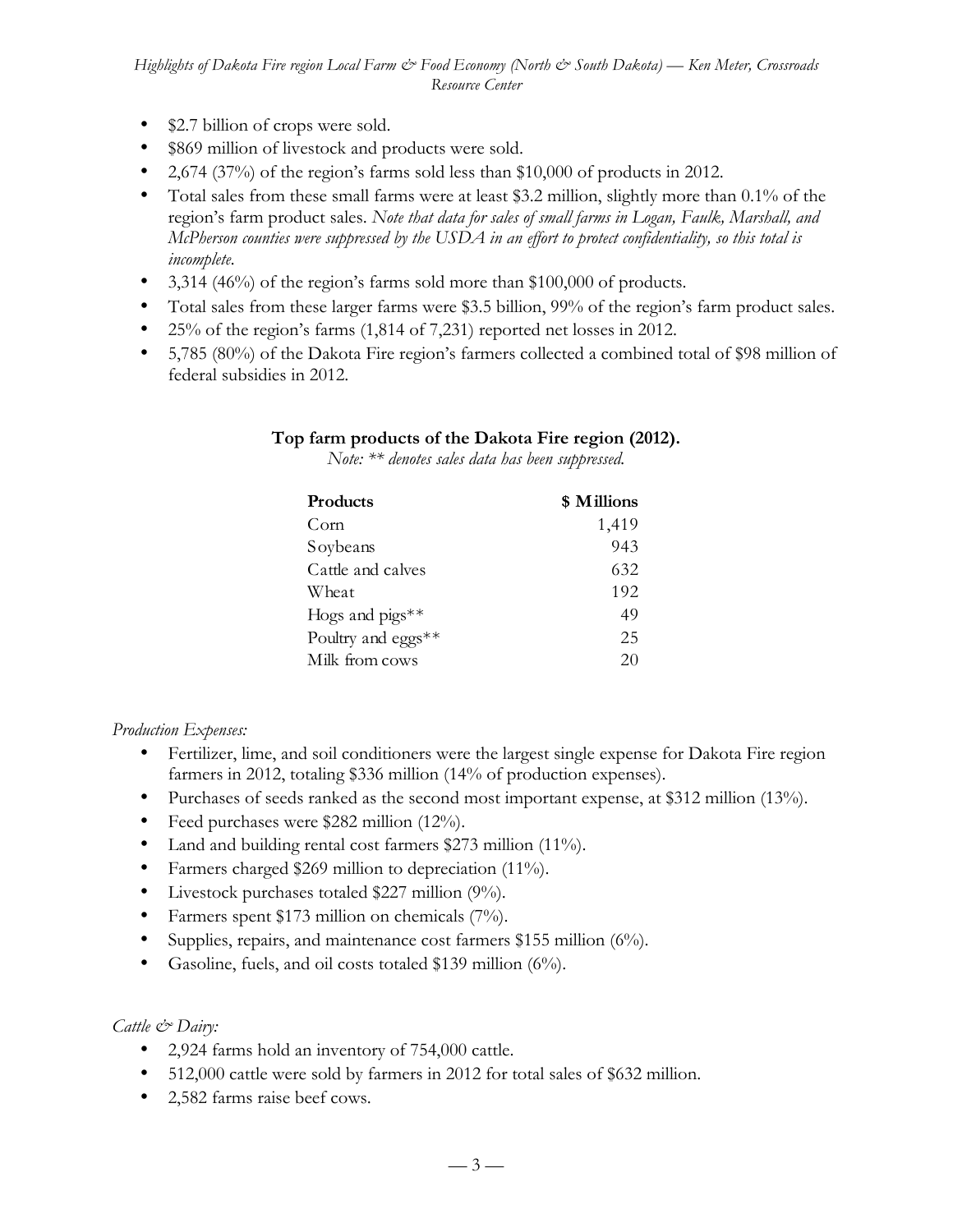- 66 farms raise milk cows.
- 795 farms produced corn for silage.
- 2,811 farms produced 851,000 tons of forage crops (hay, etc.) on 508,000 acres.

### *Other Livestock & Animal Products:*

- 72 farms hold an inventory of at least 267,000 hogs and pigs. *Note that data for inventory of hogs and pigs in Dickey and LaMoure counties were suppressed by the USDA in an effort to protect confidentiality, so this total is incomplete.*
- 70 farms sold more than 834,000 hogs and pigs in 2012, worth over \$49 million. 416,000 of the hogs and pigs sold came from Clark County alone. *Note that data for number of hogs and pigs sold in Dickey, LaMoure, Day, and Edmunds counties, and data for sales of hogs and pigs in Dickey, LaMoure, Day, Edmunds, Faulk, and Marshall counties were suppressed by the USDA in an effort to protect confidentiality, so these totals are incomplete.*
- 260 farms hold an inventory of 22,000 sheep and lambs.
- 258 farms sold sheep, goats, and lambs in 2012.
- 191 farms hold an inventory of at least 9,468 laying hens*. Note that data for inventory of laying hens in Faulk County were suppressed by the USDA in an effort to protect confidentiality, so this total is incomplete.*
- 29 farms raise broiler chickens.
- 3 farms engage in aquaculture.
- 234 farms raise horses and ponies.

### *Grains, Oil Seeds, & Edible Beans:*

- 3,686 farms produced at least \$2.5 billion of grains, oil seeds, and edible beans. *Note that data for sales of grains, oil seeds, and edible beans in Logan and McPherson counties were suppressed by the USDA in an effort to protect confidentiality, so this total is incomplete.*
- 3,112 farms produced 230 million bushels of corn on 1.9 million acres, worth \$1.4 billion.
- This amounts to an average price per bushel of corn of \$6.09. *Note that this price is an approximation, and does not necessarily represent an actual price at which corn was sold.*
- 3,122 farms produced 73 million bushels of soybeans on 2.3 million acres, worth \$943 million.
- This amounts to an average price per bushel of soybeans of \$12.92. *Note that this price is an approximation, and does not necessarily represent an actual price at which soybeans was sold.*
- The total value of corn and soybeans amounted to 66% of all farm product sales in 2012.
- 1,440 farms produced 24 million bushels of wheat on 505,000 acres, worth \$192 million.
- This amounts to an average price per bushel of wheat of \$8.00. *Note that this price is an approximation, and does not necessarily represent an actual price at which wheat was sold.*
- 132 farms produced at least 1.7 million bushels of barley on over 32,000 acres.. *Note that data for bushels and acreage of barley in Edmunds and Faulk counties were suppressed by the USDA in an effort to protect confidentiality.*
- 201 farms produced 1.1 million bushels of oats on 19,000 acres.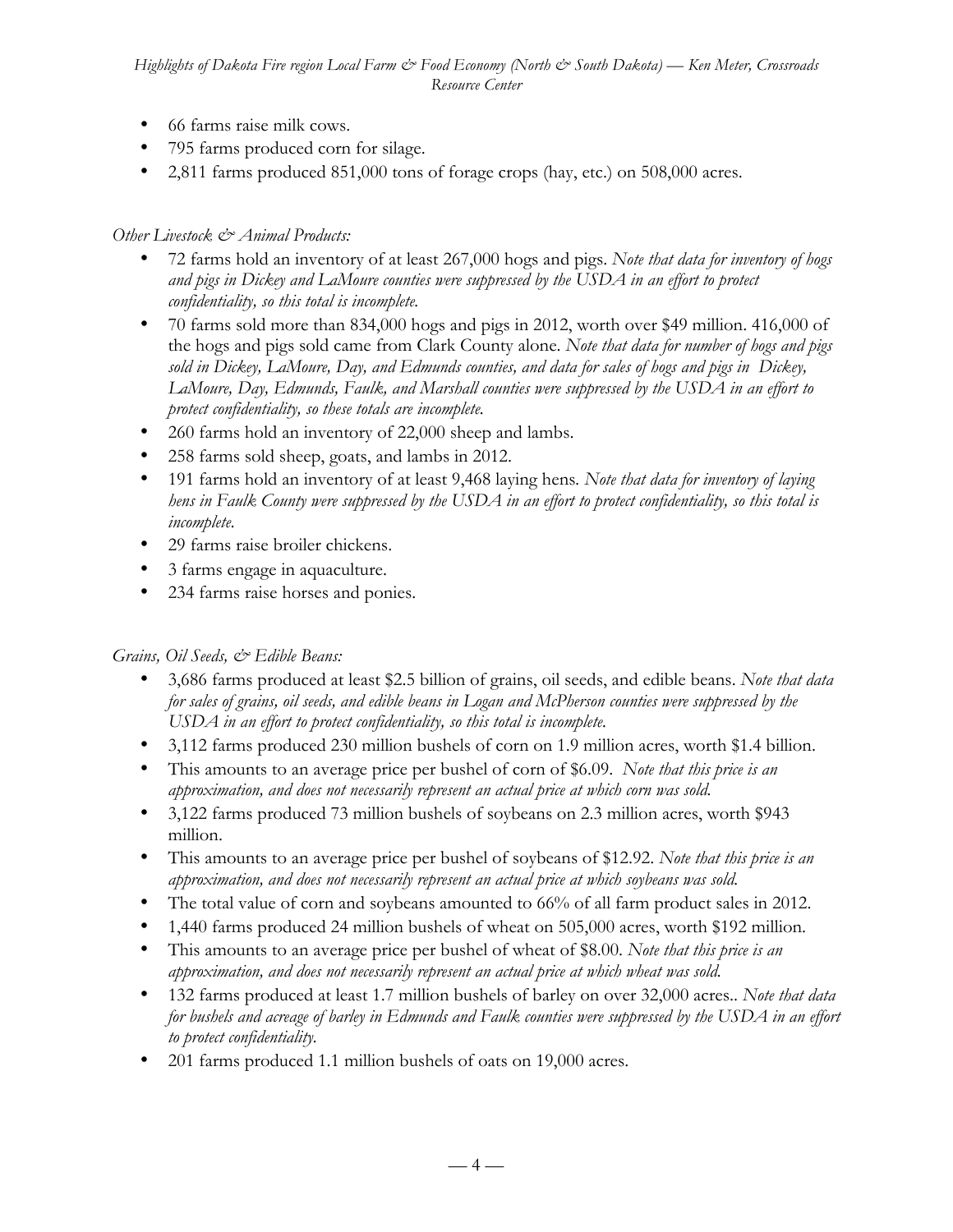*Vegetables & Melons (some farmers state that Ag Census data does not fully represent vegetable production):*

- 34 farms produce vegetables*.*
- This represents a 23-farm increase in the number of farms over 2007 levels.
- 26 farms raised potatoes*.*

*Fruits (some farmers state that Ag Census data does not fully represent fruit production):*

- 6 farms in the region have orchards.
- 15 farms sold fruits, nuts, and berries*.*

### *Nursery & Greenhouse Plants:*

- 19 farms sold ornamentals in 2012.
- 4 farms sold Christmas trees.

### *Direct & Organic Sales:*

- 110 farms sell \$665,000 of food products directly to consumers. This is a 9-farm decrease in farms selling direct since 2007.
- This amounts to 0.02% of farm product sales, far lower than the national average of 0.3%.
- Clark County leads the region in direct sales, with \$212,000.
- 46 farms in the region sold organic products.
- For comparison, 118 farms in North Dakota, and 82 farms in South Dakota, sold organic products.
- 18 farms market through community supported agriculture (CSA).
- 183 farms produce and sell value-added products.
- 28 farms marketed products directly to retail outlets.
- 6 farms had on-farm packing facilities.

### *Conservation Practices:*

- 871 farms practice rotational or management intensive grazing.
- 11 farms harvested biomass for use in renewable energy.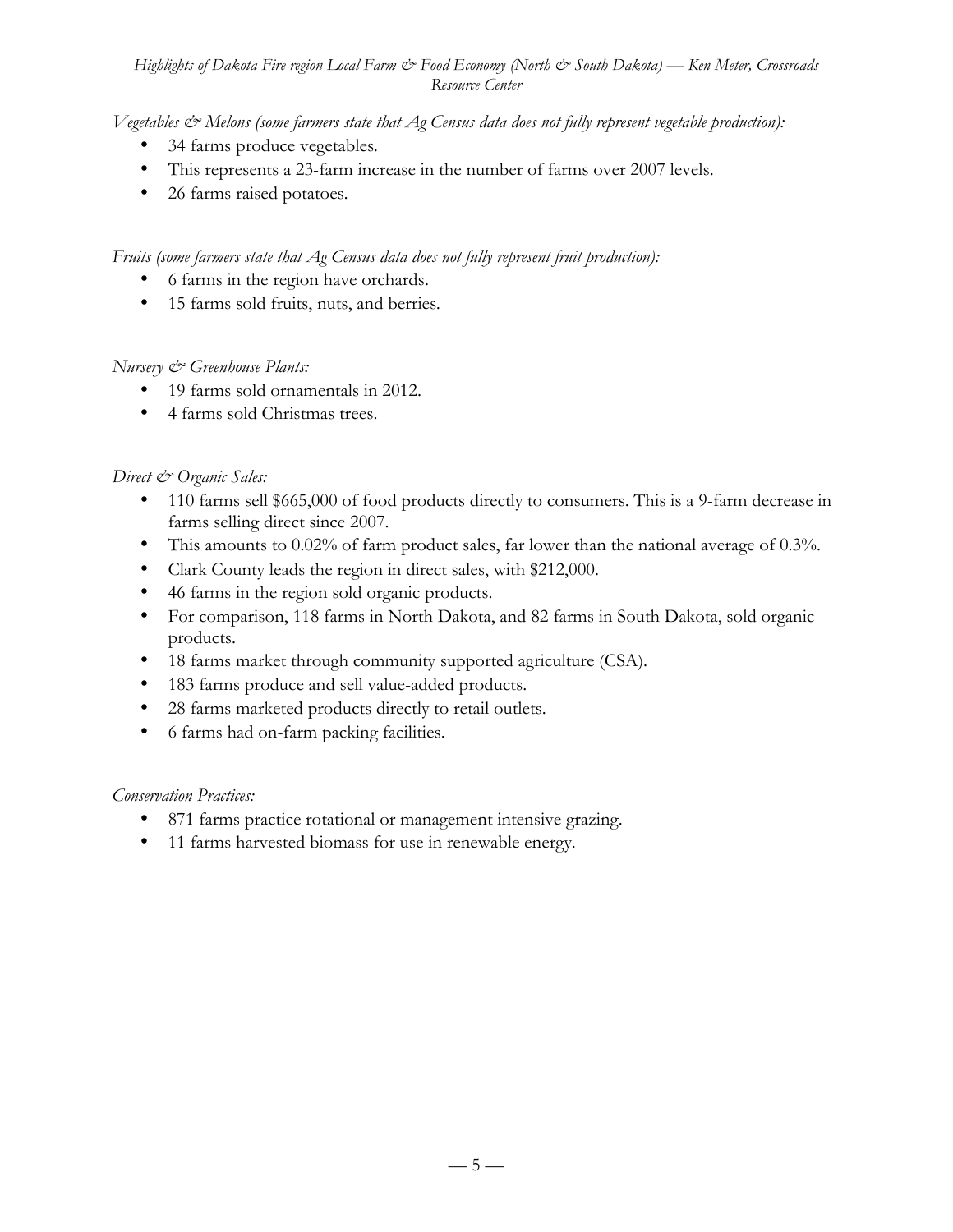# **Operations by Legal Status for Tax Purposes in the Dakota Fire Region**

(Census of Agriculture, 2012)

|                                                           | Farms | Acres         |
|-----------------------------------------------------------|-------|---------------|
| Family or individual                                      | 6,275 | $**5,447,055$ |
| Partnership                                               | 417   | 1,174,801     |
| Corporation (family held)                                 | 337   | $***857,378$  |
| Corporation (other than family held)                      | 33    | $**38,070$    |
| Other – cooperative, estate or trust, institutional, etc. | 169   | $**143,876$   |
| <b>Totals</b>                                             | 7.231 | $**7,661,180$ |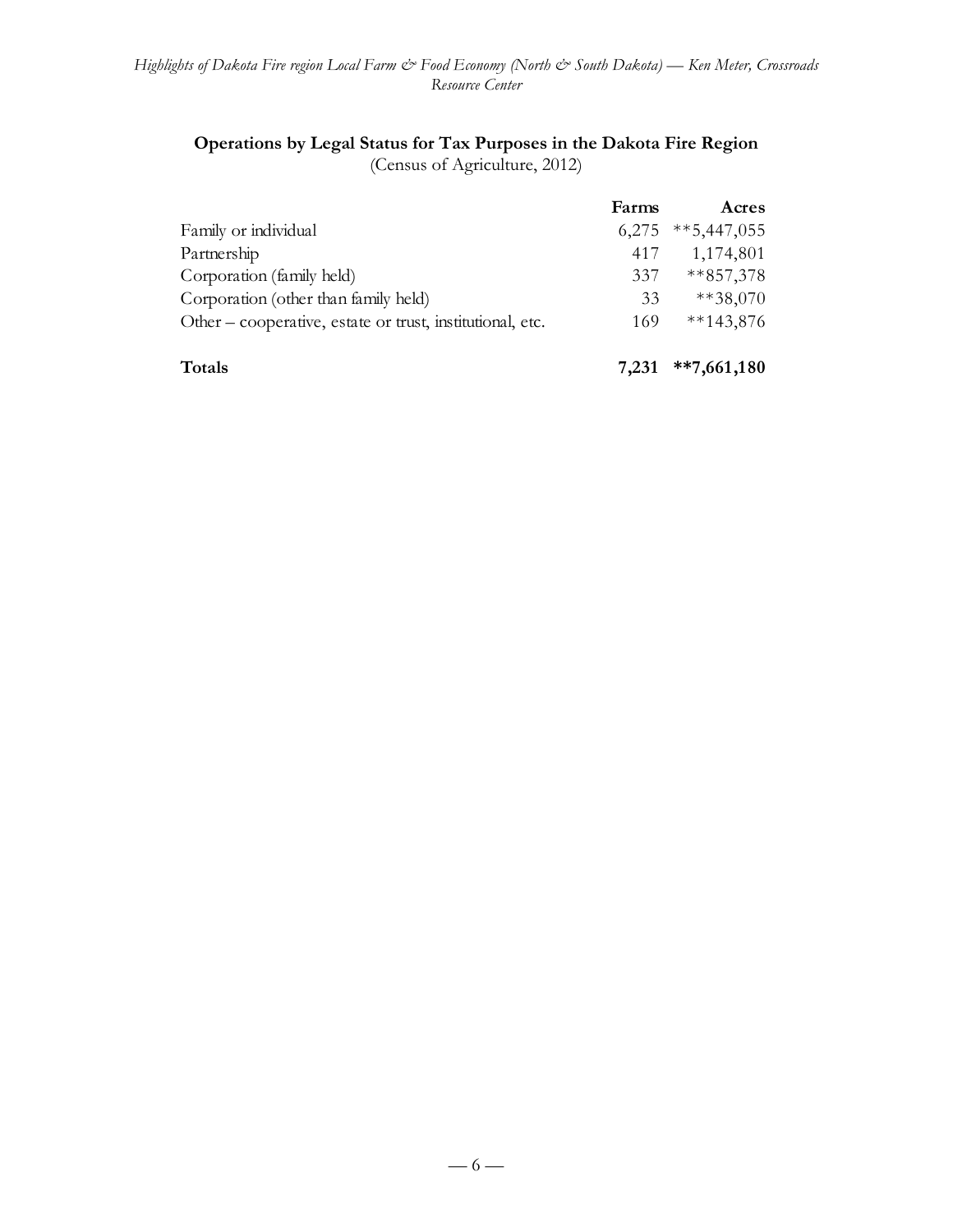## **County and State Highlights**

### **NORTH DAKOTA:**

### **Dickey County highlights (Agriculture Census 2012):**

- 543 farms, 2 less farms than in 2007.
- Dickey County has 633,000 acres of land in farms.
- Farmers sold \$267 million of products in 2012.
- \$235 million (88%) of these sales were crops.
- \$32 million (12%) of these sales were livestock.
- The most prevalent farm size is 1,000 acres or more, with 172 farms (32%) in this category.
- The next most prevalent is 50 to 179 acres, with 137 (25%) farms.
- 60 farms (11%) are less than 50 acres.
- 229 farms (42%) sold less than \$10,000 in farm products.
- 234 farms (43%) sold more than \$100,000 in farm products.
- Dickey County ranks 3rd in North Dakota for inventory of turkeys, but *inventory figures were suppressed by the USDA in an effort to protect confidentiality.*
- The county ranks 4<sup>th</sup> in the state for sales of poultry and eggs, but *sales figures were suppressed by the USDA in an effort to protect confidentiality.*
- Dickey County ranks  $4<sup>th</sup>$  in the state for inventory of sheep and lambs, with 3,658.
- The county ranks 6<sup>th</sup> in the state for sales of vegetables, but *sales figures were suppressed by the USDA in an effort to protect confidentiality.*
- Dickey County ranks 6<sup>th</sup> in North Dakota for sales of hogs and pigs, but *sales figures were suppressed by the USDA in an effort to protect confidentiality.*
- The county ranks sixth in the state for acreage of corn for grain, with 167,000.
- Dickey County ranks 8<sup>th</sup> in the state for inventory of hogs and pigs, but *inventory figures were suppressed by the USDA in an effort to protect confidentiality.*
- The county ranks  $9<sup>th</sup>$  in the state for acreage of soybeans, with 167,000.
- Dickey County ranks  $10^{th}$  in North Dakota for sales of fruits, tree nuts, and berries, with \$10,000.
- 6 farms sold \$44,000 of food directly to consumers. There was no change in the number of farms selling direct, and a 159% increase in direct sales over 2007 sales of \$17,000.
- Direct sales were nearly 0% of farm product sales, much lower than the national average of 0.3%.

# **LaMoure County highlights (Agriculture Census 2012):**

- 642 farms,  $6\%$  less than in 2007.
- LaMoure County has 726,000 acres of land in farms.
- Farmers sold \$292 million of products in 2012.
- \$259.86 million (89%) of these sales were crops.
- \$32.57 million (11%) of these sales were livestock.
- The most prevalent farm size is 1,000 acres or more, with 225 farms (35%) in this category.
- The next most prevalent is 50 to 179 acres, with 147 (23%) farms.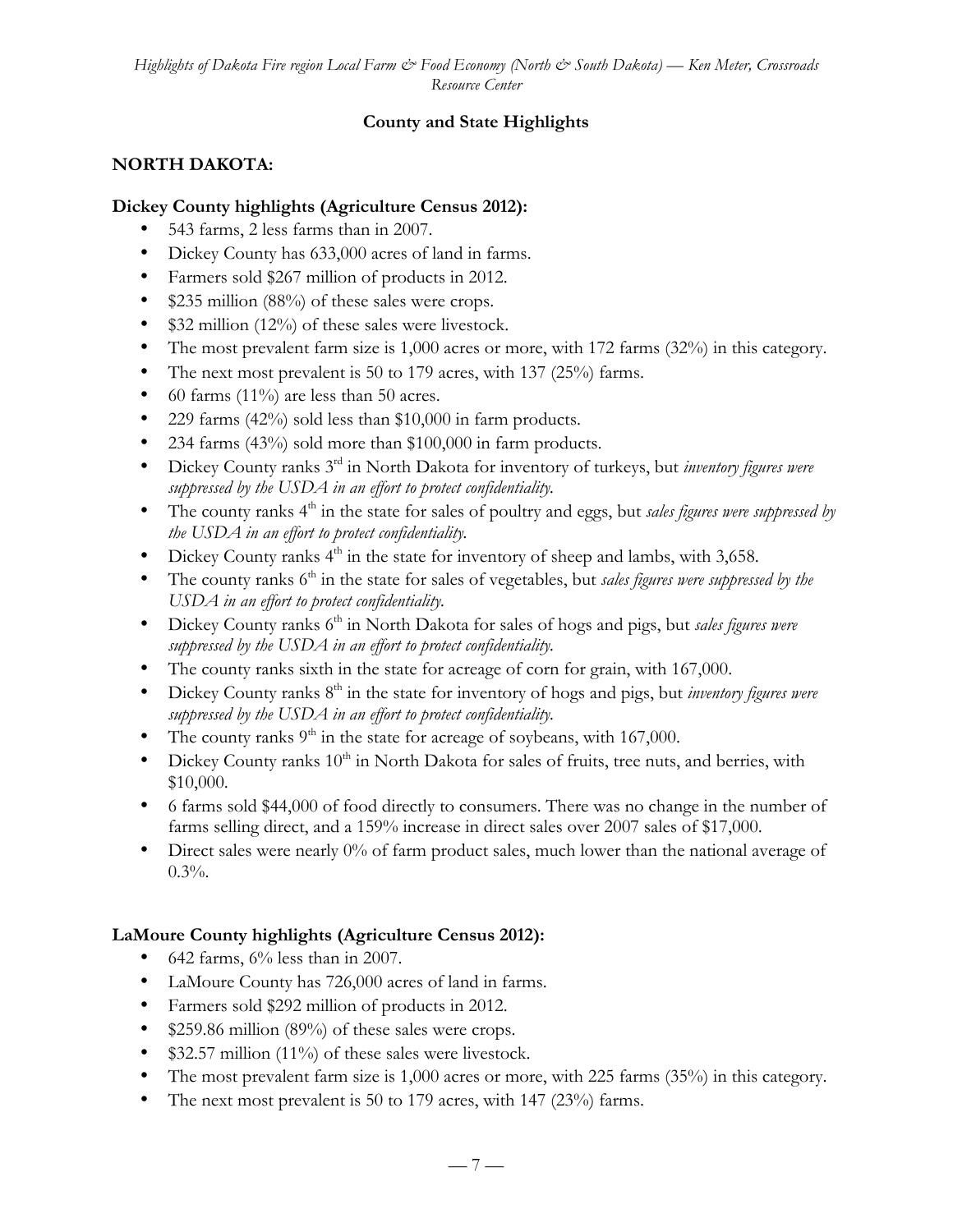- 55 farms  $(9\%)$  are less than 50 acres.
- 234 farms (36%) sold less than \$10,000 in farm products.
- 327 farms (51%) sold more than \$100,000 in farm products.
- LaMoure County ranks 2<sup>nd</sup> in North Dakota for inventory of turkeys, but *inventory figures were suppressed by the USDA in an effort to protect confidentiality.*
- The county ranks 4<sup>th</sup> in the state for sales of Christmas trees, but *sales figures were suppressed by the USDA in an effort to protect confidentiality.*
- LaMoure County ranks 4<sup>th</sup> in the state for inventory of hogs and pigs, but *inventory figures were suppressed by the USDA in an effort to protect confidentiality.*
- The county ranks  $5<sup>th</sup>$  in the state for acreage of soybeans, with 251,000.
- LaMoure County ranks fifth in North Dakota for acreage of corn for grain, with 186,000.
- The county ranks 7<sup>th</sup> in the state for sales of hogs and pigs, but *sales figures were suppressed by the USDA in an effort to protect confidentiality.*
- 4 farms sold \$15,000 of food directly to consumers. This is a 7-farm decrease in the number of farms selling direct, and a 84% decrease in direct sales from 2007 sales of \$96,000.
- Direct sales were 0.01% of farm product sales, much lower the national average of 0.3%.

# **Logan County highlights (Agriculture Census 2012):**

- 379 farms, 11% less than in 2007.
- Logan County has 572,000 acres of land in farms.
- Farmers sold \$172 million of products in 2012.
- \$86 million (50%) of these sales were crops.
- \$86 million (50%) of these sales were livestock.
- The most prevalent farm size is 1,000 acres or more, with 159 farms (42%) in this category.
- The next most prevalent is 50 to 179 acres, with 73 (19%) farms.
- 28 farms  $(7%)$  are less than 50 acres.
- 140 farms (37%) sold less than \$10,000 in farm products.
- 183 farms (48%) sold more than \$100,000 in farm products.
- Logan County ranks  $1^{st}$  in North Dakota for sales of livestock, poultry, and their products, with \$86 million.
- The County ranks  $1^{st}$  in the state for sales of cattle and calves, with \$82 million.
- Logan County ranks  $7<sup>th</sup>$  in the state for inventory of cattle and calves, with 64,000.
- 3 farms sold \$12,000 of food directly to consumers. This is a 5-farm decrease in the number of farms selling direct, and a \$7,000 decrease in direct sales from 2007 sales of \$19,000.
- Direct sales were 0.01% of farm product sales, much lower the national average of 0.3%.

### **Stutsman County highlights (Agriculture Census 2012):**

- 1,028 farms, 15 less farms than in 2007.
- Stutsman County has 1.3 million acres of land in farms.
- Farmers sold \$465 million of products in 2012.
- \$418.2 million (90%) of these sales were crops.
- \$46.3 million (10%) of these sales were livestock.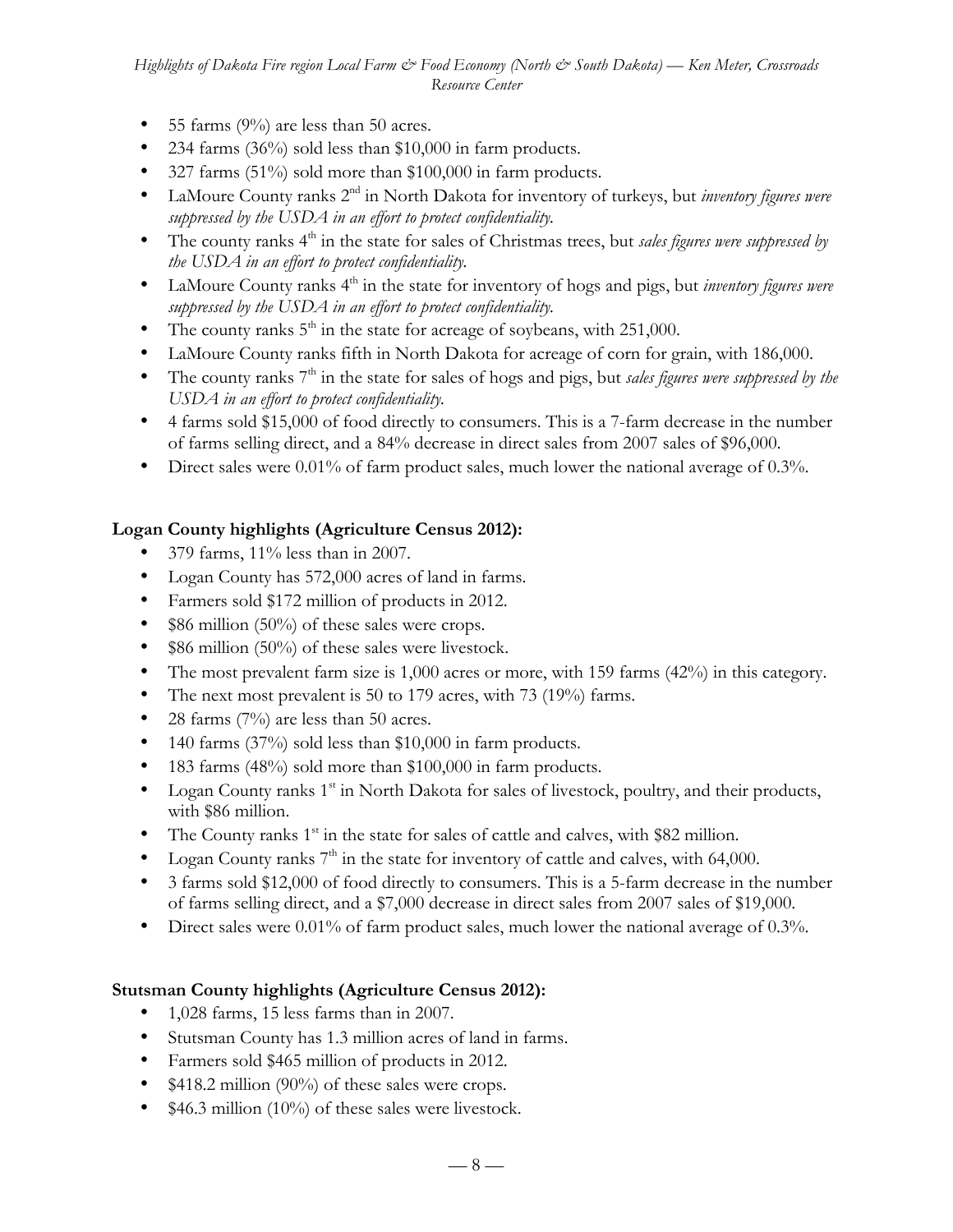- The most prevalent farm size is 1,000 acres or more, with 355 farms (35%) in this category.
- The next most prevalent is 180 to 499 acres, with 218 (21%) farms.
- 104 farms  $(10\%)$  are less than 50 acres.
- 410 farms (40%) sold less than \$10,000 in farm products.
- 425 farms (41%) sold more than \$100,000 in farm products.
- Stutsman County ranks  $2^{nd}$  in the country, and  $2^{nd}$  in North Dakota for acreage of soybeans, with 422,000.
- The county ranks  $8<sup>th</sup>$  in the country, and  $3<sup>rd</sup>$  in the state for sales of grains, oilseeds, dry beans, and dry peas, with \$406 million.
- Stutsman County ranks  $2<sup>nd</sup>$  in the state for sales of milk from cows, with \$8.8 million.
- The county ranks second in the state for inventory of broilers, with 1,547.
- Stutsman County ranks  $3<sup>rd</sup>$  in North Dakota for sales of agricultural products, with \$465 million.
- The county ranks  $3<sup>rd</sup>$  in the state for crop sales, with \$418 million.
- Stutsman County ranks third in the state for acreage of corn for grain, with 230,000.
- The county ranks  $8<sup>th</sup>$  in the state for sales of livestock, poultry, and their products, with \$46 million.
- Stutsman County ranks 8<sup>th</sup> in North Dakota for sales of vegetables, but *sales figures were suppressed by the USDA in an effort to protect confidentiality.*
- The county ranks  $9<sup>th</sup>$  in the state for sales of cattle and calves, with \$36 million.
- Stutsman County ranks ninth in North Dakota for inventory of cattle and calves, with 60,000.
- 15 farms sold \$41,000 of food directly to consumers. This is a 3-farm decrease in the number of farms selling direct, and a 41% decrease in direct sales from 2007 sales of \$70,000.
- Direct sales were 0.1% of farm product sales, much lower than the national average of 0.3%.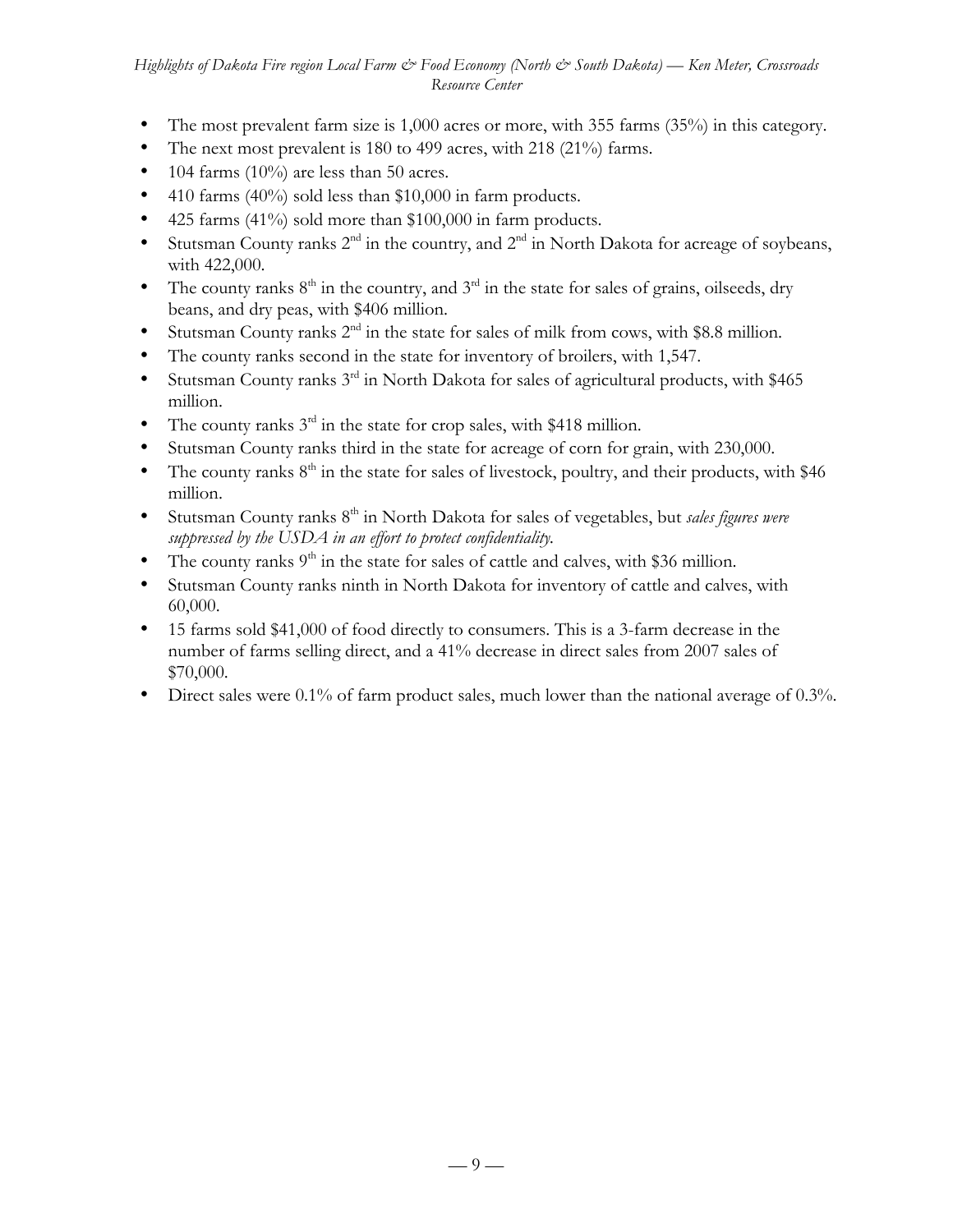## • **North Dakota's top farm products in 2012 (Economic Research Service)**

|                |                      | \$ millions |
|----------------|----------------------|-------------|
| 1              | Wheat                | 2,088       |
| 2              | Soybeans             | 1,741       |
| 3              | Corn                 | 1,544       |
| $\overline{4}$ | Cattle and calves    | 895         |
| 5              | Sugar beets          | 366         |
| 6              | Dry beans            | 313         |
| 7              | Barley               | 307         |
| 8              | Sunflower            | 300         |
| 9              | Potatoes             | 180         |
| 10             | Hay                  | 101         |
| 11             | Dry peas             | 70          |
| 12             | Honey                | 65          |
| 13             | Dairy products, Milk | 64          |
| 14             | Hogs                 | 58          |
| 15             | Flaxseed             | 55          |
| 16             | Lentils (Beans)      | 35          |
| 17             | Oats                 | 8           |
| 18             | Safflower            | 3           |
| 19             | Wool                 | 1           |
|                |                      |             |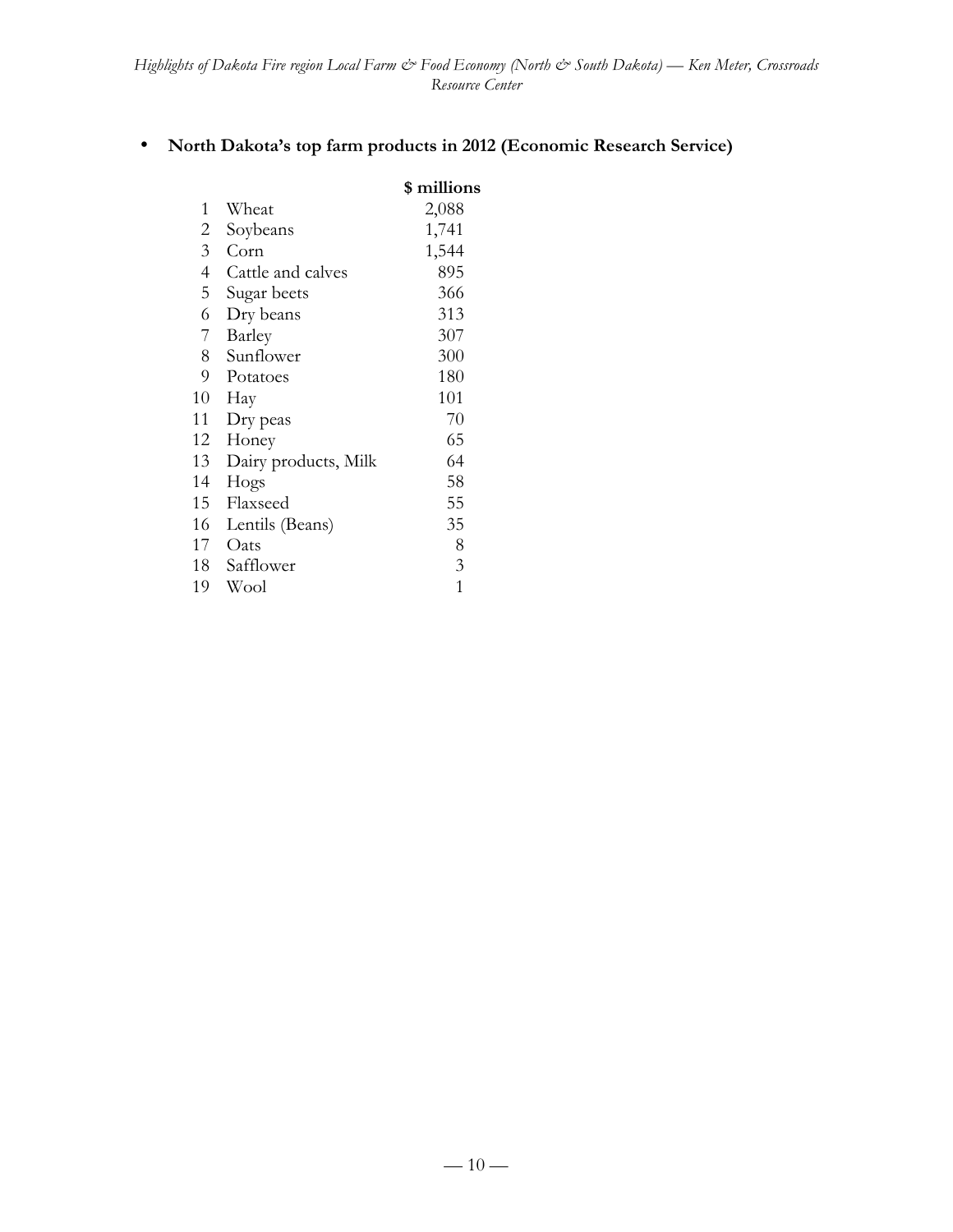# **State of North Dakota highlights (Agriculture Census 2012):**

- 30,961 farms, 3% less than in 2007.
- North Dakota has 39 million acres of land in farms.
- Farmers sold \$11 billion of products in 2012.
- \$9.7 billion (88%) of these sales were crops.
- \$1.3 billion (12%) of these sales was livestock.
- The most prevalent farm size is  $1,000$  acres or more, with  $10,861$  farms  $(35%)$  in this category.
- The next most prevalent is 50 to 179 acres, with 6,557 (21%) farms.
- 3,400 farms (11%) are less than 50 acres.
- 12,698 farms  $(41\%)$  sold less than \$10,000 in farm products.
- 12,556 farms (41%) sold more than \$100,000 in farm products.
- North Dakota ranks  $1<sup>st</sup>$  in the country for acreage of spring wheat, with 5.7 million.
- The state ranks  $2<sup>nd</sup>$  in the country for inventory of colonies of bees, with 370,000.
- North Dakota ranks  $2<sup>nd</sup>$  in the country for acreage of wheat, with 7.8 million.
- The state ranks  $5<sup>th</sup>$  in the country for sales of grains, oilseeds, dry beans, and dry peas, with \$8.8 billion.
- North Dakota ranks sixth in the country for crop sales, with \$9.7 billion.
- The state ranks  $7<sup>th</sup>$  in the country for acreage of soybeans for beans, with 4.7 million.
- North Dakota ranks  $9<sup>th</sup>$  in the country for acreage of corn for grain, with 3.5 million.
- The state ranks ninth in the country for acreage of forage (hay, etc.), with 2.2 million.
- 433 farms sold \$1.94 million of food directly to consumers. This is a 11-farm decrease in the number of farms selling direct, and a 20% decrease in direct sales from 2007 sales of \$2.43 million.
- Direct sales were 0.02% of farm product sales, much lower than the national average of  $0.3%$ .
- Statewide vegetable sales totaled \$251 million.
- 118 farms in North Dakota sold \$9.8 million of organic food products.
- 49 farms market through community supported agriculture (CSA).
- 674 farms produce and sell value-added products.
- 111 farms marketed products directly to retail outlets.
- 47 farms had on-farm packing facilities.
- 3,270 farms practice rotational or management intensive grazing.
- 38 farms harvested biomass for use in renewable energy.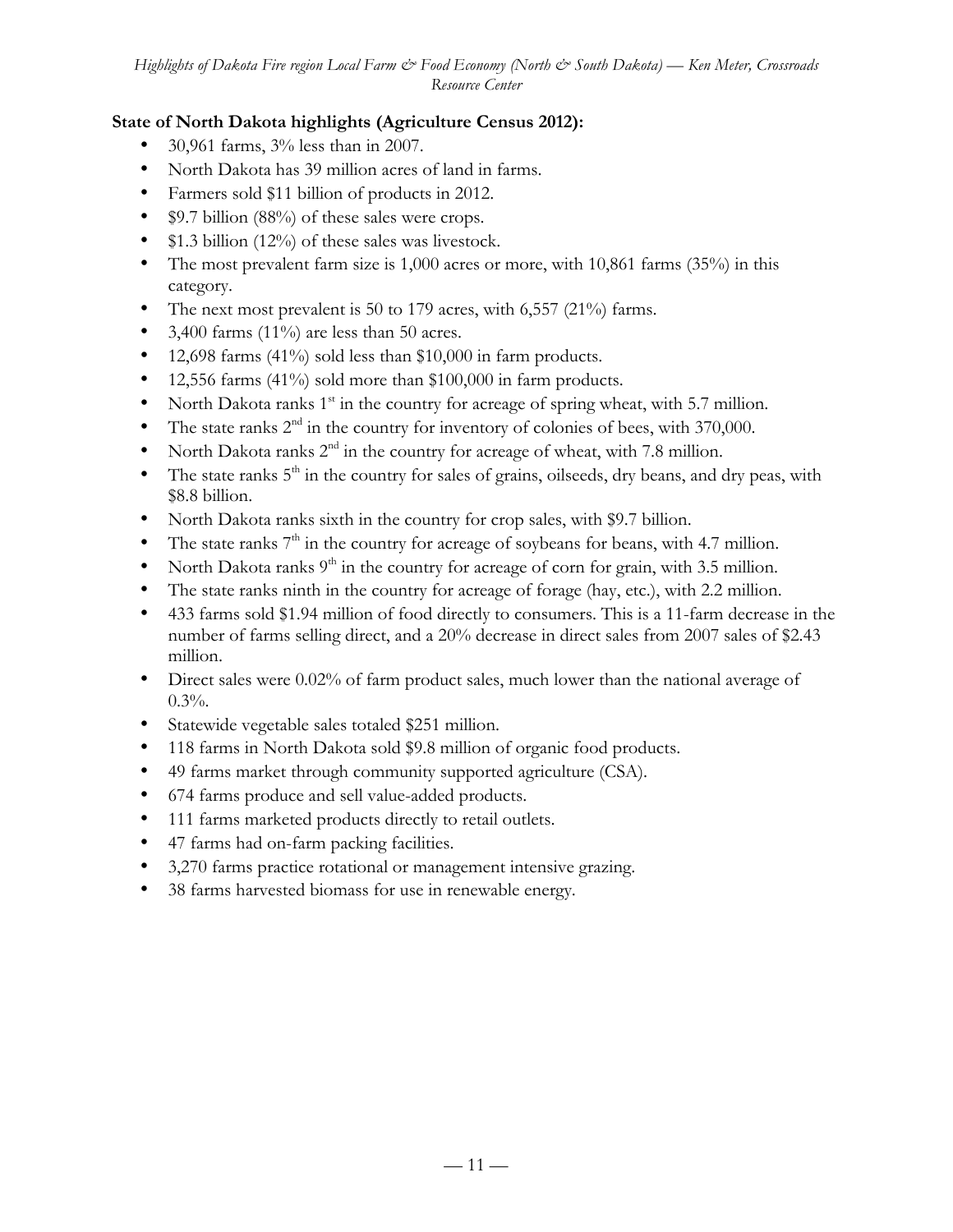# **SOUTH DAKOTA:**

## **Brown County highlights (Agriculture Census 2012):**

- 1,056 farms, 2% more than in 2007.
- Brown County has 1.1 million acres of land in farms.
- Farmers sold \$520.6 million of products in 2012.
- \$462.9 million (89%) of these sales were crops.
- \$57.7 million (11%) of these sales were livestock.
- The most prevalent farm size is 1,000 acres or more, with 288 farms (27%) in this category.
- The next most prevalent is 50 to 179 acres, with 217 (21%) farms.
- 249 farms  $(24%)$  are less than 50 acres.
- 455 farms (43%) sold less than \$10,000 in farm products.
- 430 farms (41%) sold more than \$100,000 in farm products.
- Brown County ranks  $2^{nd}$  in the country and  $1^{st}$  in South Dakota for acreage of corn for grain, with 351,000
- The county ranks  $3^{rd}$  in the country and  $1^{st}$  in the state for sales of grains, oilseeds, dry beans, and dry peas, with \$457 million.
- Brown County ranks  $4<sup>th</sup>$  in the country and  $1<sup>st</sup>$  in the state for acreage of soybeans, with 319,000.
- The county ranks  $1<sup>st</sup>$  in South Dakota for sales of agricultural products, with \$521 million.
- Brown County ranks first in the state for crop sales, with \$463 million.
- The county ranks 5<sup>th</sup> in the state for sales of ornamentals, but *sales figures were suppressed by the USDA in an effort to protect confidentiality.*
- 18 farms sold \$39,000 of food directly to consumers. This is a 6-farm decrease in the number of farms selling direct, and an 85% decrease in direct sales from 2007 sales of \$265,000.
- Direct sales were 0.01% of farm product sales, much lower than the national average of  $0.3%$ .

### **Clark County highlights (Agriculture Census 2012):**

- 597 farms,  $3\%$  more than in 2007.
- Clark County has 609,000 acres of land in farms.
- Farmers sold \$249.4 million of products in 2012.
- \$160 million (64%) of these sales were crops.
- \$89.8 million (36%) of these sales were livestock.
- The most prevalent farm size is 1,000 acres or more, with 201 farms (34%) in this category.
- The next most prevalent is 50 to 179 acres, with 132 (22%) farms.
- 69 farms (12%) are less than 50 acres.
- 202 farms (34%) sold less than \$10,000 in farm products.
- 305 farms (51%) sold more than \$100,000 in farm products.
- Clark County ranks  $2^{nd}$  in the state for inventory of hogs and pigs, with 75,000.
- The county ranks  $3^{rd}$  in the state for sales of hogs and pigs, with \$24 million.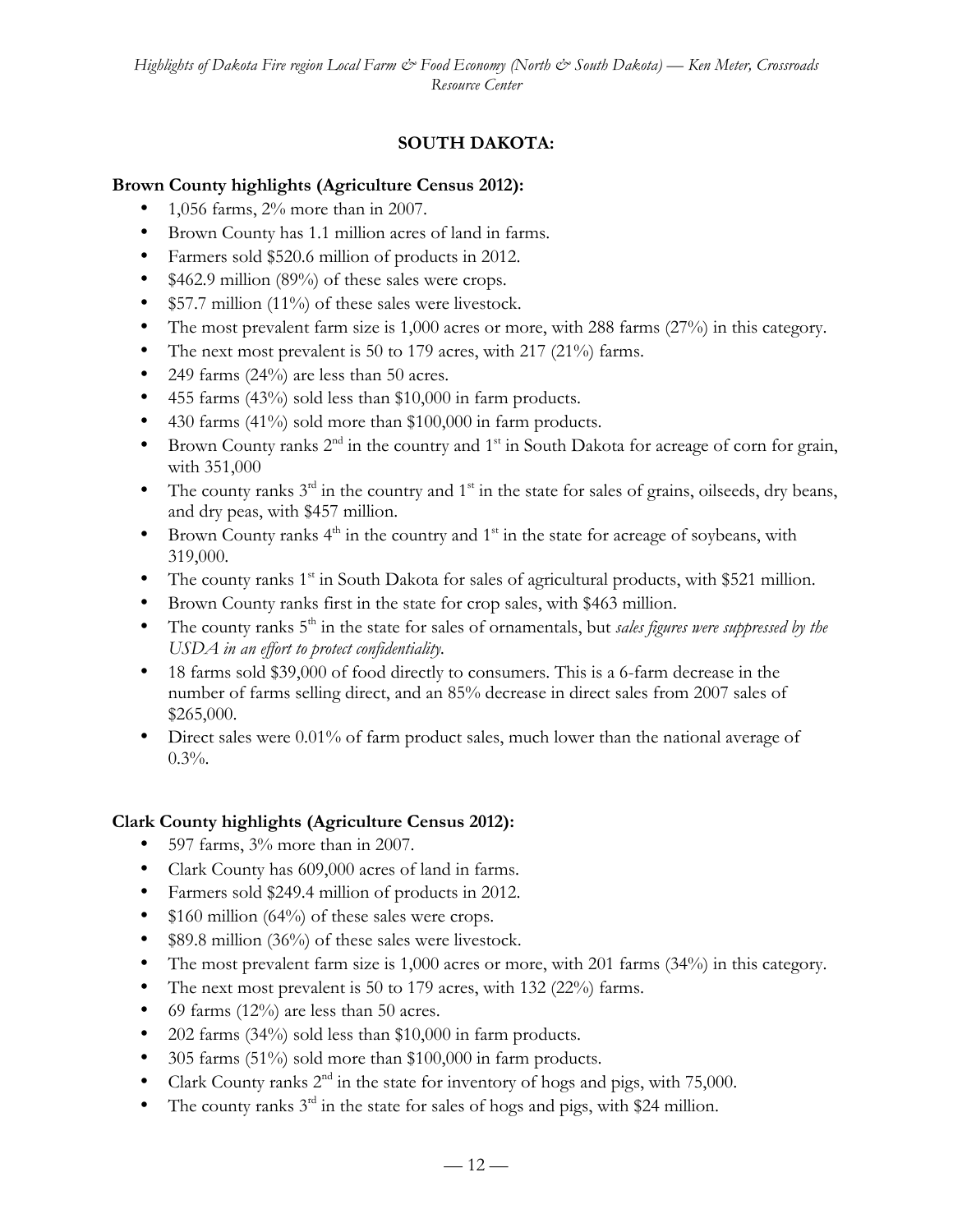- Clark County ranks 6<sup>th</sup> in the state for sales of vegetables, but *sales figures were suppressed by the USDA in an effort to protect confidentiality.*
- The county ranks sixth in the state for inventory of broilers, but *inventory figures were suppressed by the USDA in an effort to protect confidentiality.*
- Clark County ranks seventh in the state for inventory of turkeys, but *inventory figures were suppressed by the USDA in an effort to protect confidentiality.*
- The county ranks 7<sup>th</sup> in South Dakota for inventory of pheasants, but *inventory figures were suppressed by the USDA in an effort to protect confidentiality.*
- Clark County ranks  $9<sup>th</sup>$  in the state for acreage of soybeans, with 145,000.
- 20 farms sold \$212,000 of food directly to consumers. This is a 5-farm increase in the number of farms selling direct, and a 149% increase in direct sales over 2007 sales of \$85,000.
- Direct sales were 0.1% of farm product sales, one third the national average of 0.3%.

# **Day County highlights (Agriculture Census 2012):**

- 693 farms, 3% more than in 2007.
- Day County has 570,000 acres of land in farms.
- Farmers sold \$189.7 million of products in 2012.
- \$158 million (83%) of these sales were crops.
- \$31.34 million (17%) of these sales were livestock.
- The most prevalent farm size is 50 to 179 acres, with 186 farms (27%) in this category.
- The next most prevalent is 1,000 acres or more, with 164 (24%) farms.
- 97 farms (14%) are less than 50 acres.
- 335 farms (48%) sold less than \$10,000 in farm products.
- 225 farms (32%) sold more than \$100,000 in farm products.
- Day County ranks 2nd in South Dakota for aquaculture sales, but *sales figures were not released by the USDA in an effort to protect confidentiality.*
- The county ranks  $8<sup>th</sup>$  in the state for acreage of spring wheat, with 43,000
- 7 farms sold \$31,000 of food directly to consumers. This is a 4-farm increase in the number of farms selling direct, and a 417% increase in direct sales over 2007 sales of \$6,000.
- Direct sales were 0.02% of farm product sales, much lower than the national average of  $0.3%$ .

# **Edmunds County highlights (Agriculture Census 2012):**

- 422 farms, 3 less farms than in 2007.
- Edmunds County has 697,000 acres of land in farms.
- Farmers sold \$271 million of products in 2012.
- \$186 million (69%) of these sales were crops.
- \$85 million (31%) of these sales were livestock.
- The most prevalent farm size is 1,000 acres or more, with 213 farms (50%) in this category.
- The next most prevalent is 50 to 179 acres, with 80 (19%) farms.
- 41 farms (10%) are less than 50 acres.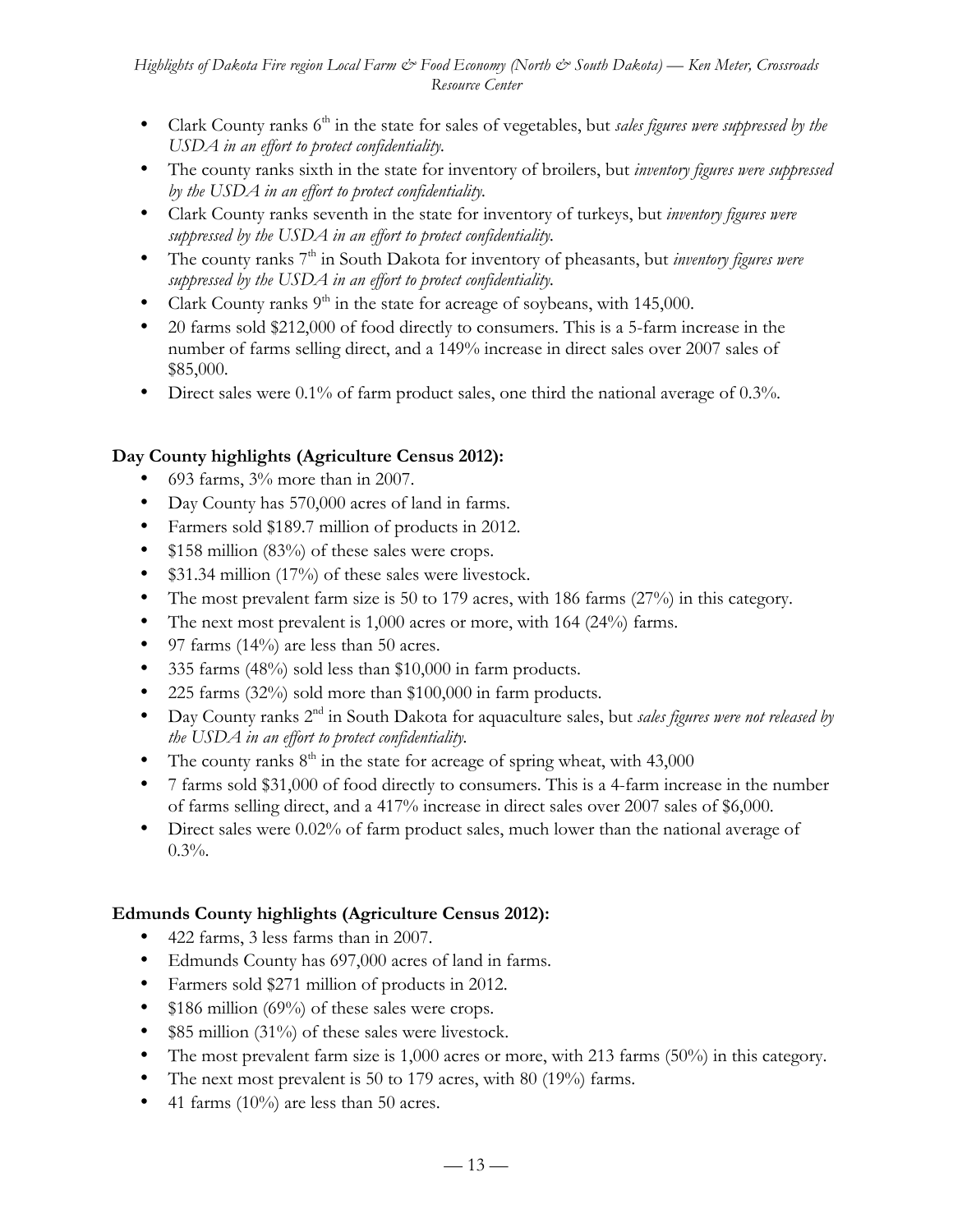- 109 farms (26%) sold less than \$10,000 in farm products.
- 246 farms (58%) sold more than \$100,000 in farm products.
- Edmunds County ranks 2nd in the state for inventory of pheasants, but *inventory figures were suppressed by the USDA in an effort to protect confidentiality.*
- The county ranks fourth in the state for acreage of soybeans, with 174,000.
- Edmunds County ranks  $6<sup>th</sup>$  in the state for acreage of corn for grain, with 158,000.
- The county ranks  $7<sup>th</sup>$  in South Dakota for crop sales, with \$186 million.
- Edmunds County ranks seventh in the state for sales of grains, oilseeds, dry beans, and dry peas, with \$183 million.
- The county ranks  $7<sup>th</sup>$  in the state for acreage of spring wheat, with 43,000.
- Edmunds County ranks  $8<sup>th</sup>$  in the state for sales of agricultural products, with \$271 million.
- The county ranks  $10^{th}$  in South Dakota for sales of cattle and calves with \$70 million.
- 7 farms sold \$54,000 of food directly to consumers. This is a 4-farm increase in the number of farms selling direct, and a 260% increase in direct sales over 2007 sales of \$15,000.
- Direct sales were 0.02% of farm product sales, much lower than the national average of  $0.3%$ .

# **Faulk County highlights (Agriculture Census 2012):**

- 280 farms, 5% less than in 2007.
- Faulk County has 616,000 acres of land in farms.
- Farmers sold \$216 million of products in 2012.
- \$156 million (72%) of these sales were crops.
- \$60 million (28%) of these sales were livestock.
- The most prevalent farm size is  $1,000$  acres or more, with 174 farms  $(62%)$  in this category.
- The next most prevalent is 180 to 499 acres, with 41 (15%) farms.
- 18 farms  $(6\%)$  are less than 50 acres.
- 45 farms  $(16\%)$  sold less than \$10,000 in farm products.
- 186 farms (66%) sold more than \$100,000 in farm products.
- Faulk County ranks 2nd in South Dakota for inventory of broilers, but *inventory figures were suppressed by the USDA in an effort to protect confidentiality.*
- The county ranks fifth in the state for sales of hogs and pigs, but *sales figures were suppressed by the USDA in an effort to protect confidentiality.*
- Faulk County ranks  $9<sup>th</sup>$  in the state for inventory of hogs and pigs, with 44,000.
- The county ranks  $10^{th}$  in the state for acreage of spring wheat, with 39,000.
- 7 farms sold \$68,000 of food directly to consumers. This is a 3-farm increase in the number of farms selling direct over 2007. Direct sales were not reported in 2007.
- Direct sales were 0.03% of farm product sales, much lower than the national average of  $0.3\%$ .

# **Marshall County highlights (Agriculture Census 2012):**

- 518 farms, 5 farms less than in 2007.
- Marshall County has 532,000 acres of land in farms.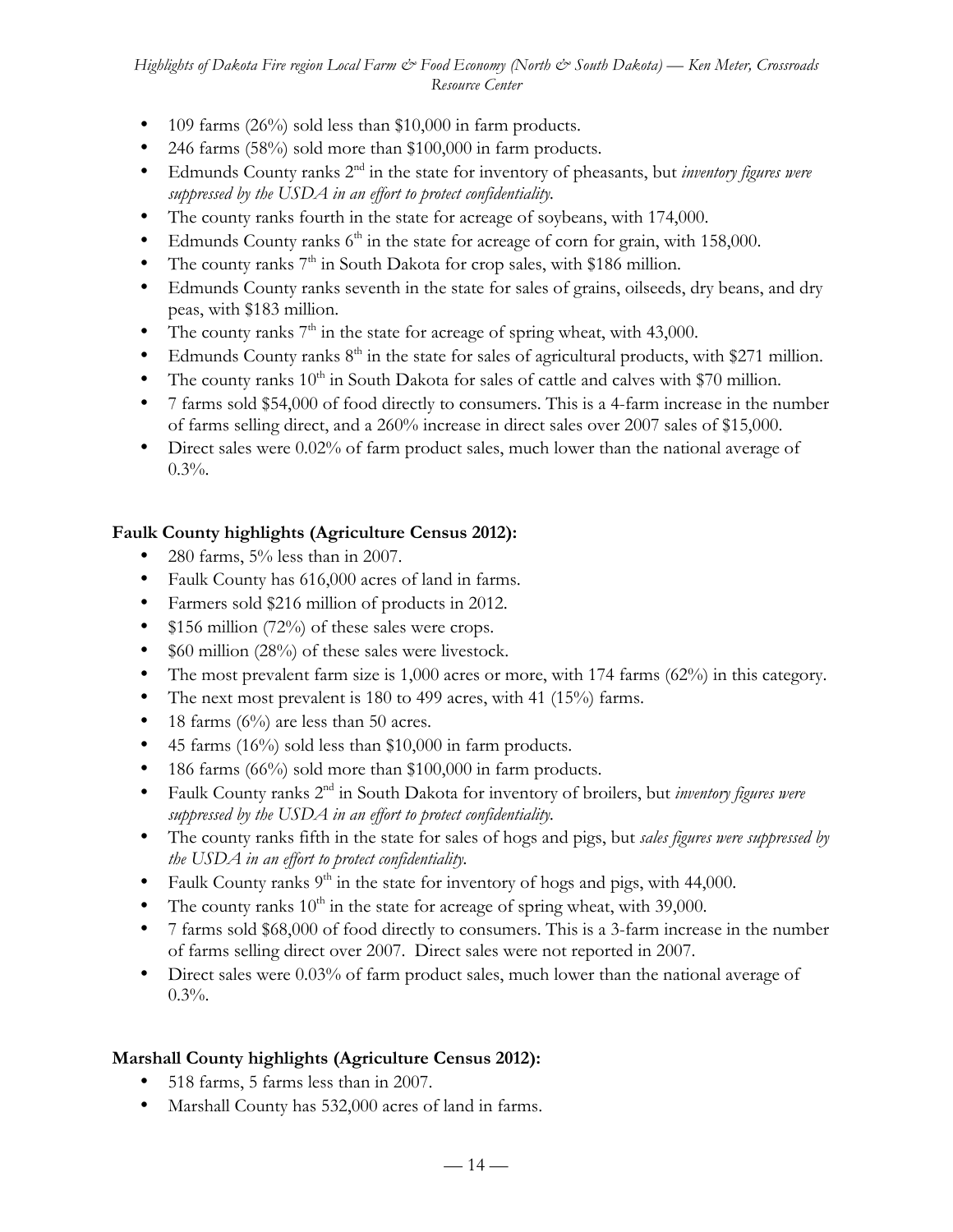- Farmers sold \$307 million of products in 2012.
- \$146 million (48%) of these sales were crops.
- \$161 million (52%) of these sales were livestock.
- The most prevalent farm size is 1,000 acres or more, with 167 farms (32%) in this category.
- The next most prevalent is 180 to 499 acres, with 118 (23%) farms.
- 75 farms  $(14\%)$  are less than 50 acres.
- 214 farms  $(41\%)$  sold less than \$10,000 in farm products.
- 205 farms (40%) sold more than \$100,000 in farm products.
- Marshall County ranks  $1<sup>st</sup>$  in the state for sales of livestock, poultry, and their products, with \$161 million.
- The county ranks  $4<sup>th</sup>$  in the state for sales of agricultural products, with \$307 million.
- Marshall County ranks fifth in the state for sales of cattle and calves, with \$87 million.
- The county ranks 5<sup>th</sup> in South Dakota for inventory of broiler chickens, but *inventory figures were suppressed by the USDA in an effort to protect confidentiality.*
- Marshall County ranks 8<sup>th</sup> in the state for aquaculture sales, but *sales figures were suppressed by the USDA in an effort to protect confidentiality.*
- The county ranks  $9<sup>th</sup>$  in South Dakota for inventory of laying hens, with 2,442.
- 7 farms sold \$9,000 of food directly to consumers. This is a 2-farm increase in the number of farms selling direct over 2007.
- Direct sales were 0.002% of farm product sales, much lower than the national average of  $0.3\%$ .

### **McPherson County highlights (Agriculture Census 2012):**

- 398 farms, no change in number of farms from 2007.
- McPherson County has 573,000 acres of land in farms.
- Farmers sold \$159 million of products in 2012.
- \$85 million (53%) of these sales were crops.
- \$75 million (47%) of these sales were livestock.
- The most prevalent farm size is 1,000 acres or more, with 165 farms (41%) in this category.
- The next most prevalent is 180 to 499 acres, with 84 (21%) farms.
- 50 farms (13%) are less than 50 acres.
- 114 farms (29%) sold less than \$10,000 in farm products.
- 167 farms (42%) sold more than \$100,000 in farm products.
- McPherson County ranks  $3<sup>rd</sup>$  in the state for sales of poultry and eggs, with \$15 million.
- The county ranks third in the state for inventory of turkeys, with 289,000.
- McPherson County ranks  $9<sup>th</sup>$  in South Dakota for acreage of forage (hay, etc.), with 67,000.
- The county ranks 10<sup>th</sup> in the state for inventory of broiler chickens, but *inventory figures were suppressed by the USDA in an effort to protect confidentiality.*
- 12 farms sold \$126,000 of food directly to consumers. This is a 6-farm increase in the number of farms selling direct, and a 320% increase in direct sales over 2007 sales of \$30,000.
- Direct sales were 0.08% of farm product sales, much less than the national average of 0.3%.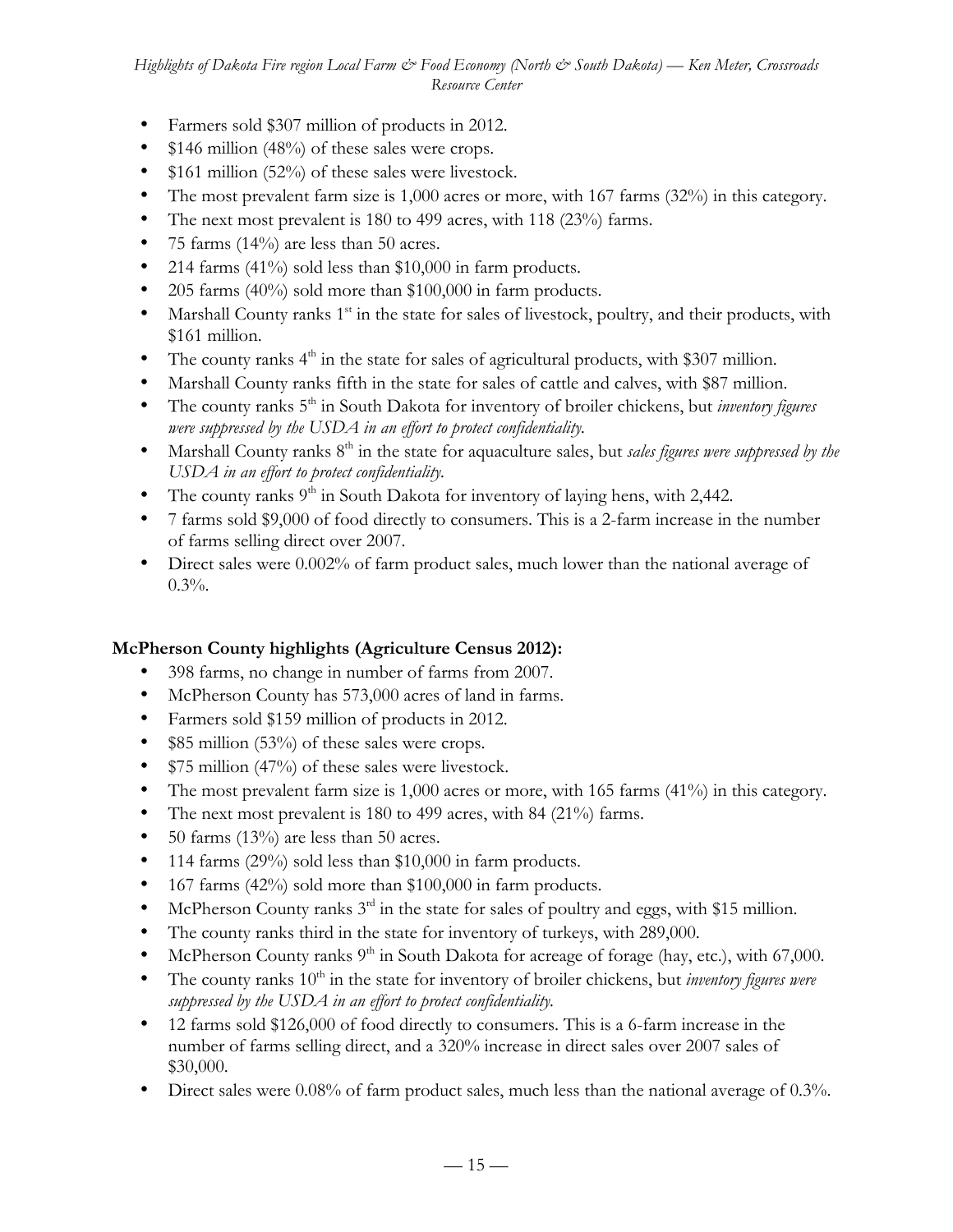# **Spink County highlights (Agriculture Census 2012):**

- 675 farms, 8% more than in 2007.
- Spink County has 945,000 acres of land in farms.
- Farmers sold \$448 million of products in 2012.
- \$334 million (75%) of these sales were crops.
- \$113 million (25%) of these sales were livestock.
- The most prevalent farm size is 1,000 acres or more, with 294 farms (44%) in this category.
- The next most prevalent is 50 to 179 acres, with 116 (17%) farms.
- 77 farms (11%) are less than 50 acres.
- 187 farms (28%) sold less than \$10,000 in farm products.
- 381 farms (56%) sold more than \$100,000 in farm products.
- Spink County ranks  $9<sup>th</sup>$  in the country, and  $2<sup>nd</sup>$  in the state for acreage of soybeans, with 273,000.
- The county ranks  $2^{nd}$  in South Dakota for sales of agricultural products, with \$448 million.
- Spink County ranks  $2<sup>nd</sup>$  in the state for crop sales, with \$334 million.
- The county ranks  $2<sup>nd</sup>$  in the state for sales of grains, oilseeds, dry beans, and dry peas, with \$329 million.
- Spink County ranks  $2<sup>nd</sup>$  in the state for acreage of corn for grain, with 242,000.
- The county ranks third in the state for sales of Christmas trees, but *sales figures were suppressed by the USDA in an effort to protect confidentiality.*
- Spink County ranks  $3^{rd}$  in the state for sales of cattle and calves, with \$94 million.
- The county ranks  $4<sup>th</sup>$  in South Dakota for inventory of cattle and calves, with 102,000.
- Spink County ranks fifth in the state for inventory of turkeys, with 255,000.
- The county ranks  $6<sup>th</sup>$  in the state for sales of livestock, poultry, and their products, with \$113 million.
- Spink County ranks  $6<sup>th</sup>$  in the state for inventory of bison, with 2,078.
- The county ranks  $6<sup>th</sup>$  in the state for acreage of spring wheat, with 49,000.
- Spink County ranks eighth in South Dakota for sales of poultry and eggs, with \$9.8 million.
- 4 farms sold \$14,000 of food directly to consumers. This is a 12-farm decrease in the number of farms selling direct, and a 80% decrease in direct sales from 2007 sales of \$71,000.
- Direct sales were 0.003% of farm product sales, much lower than the national average of  $0.3\%$ .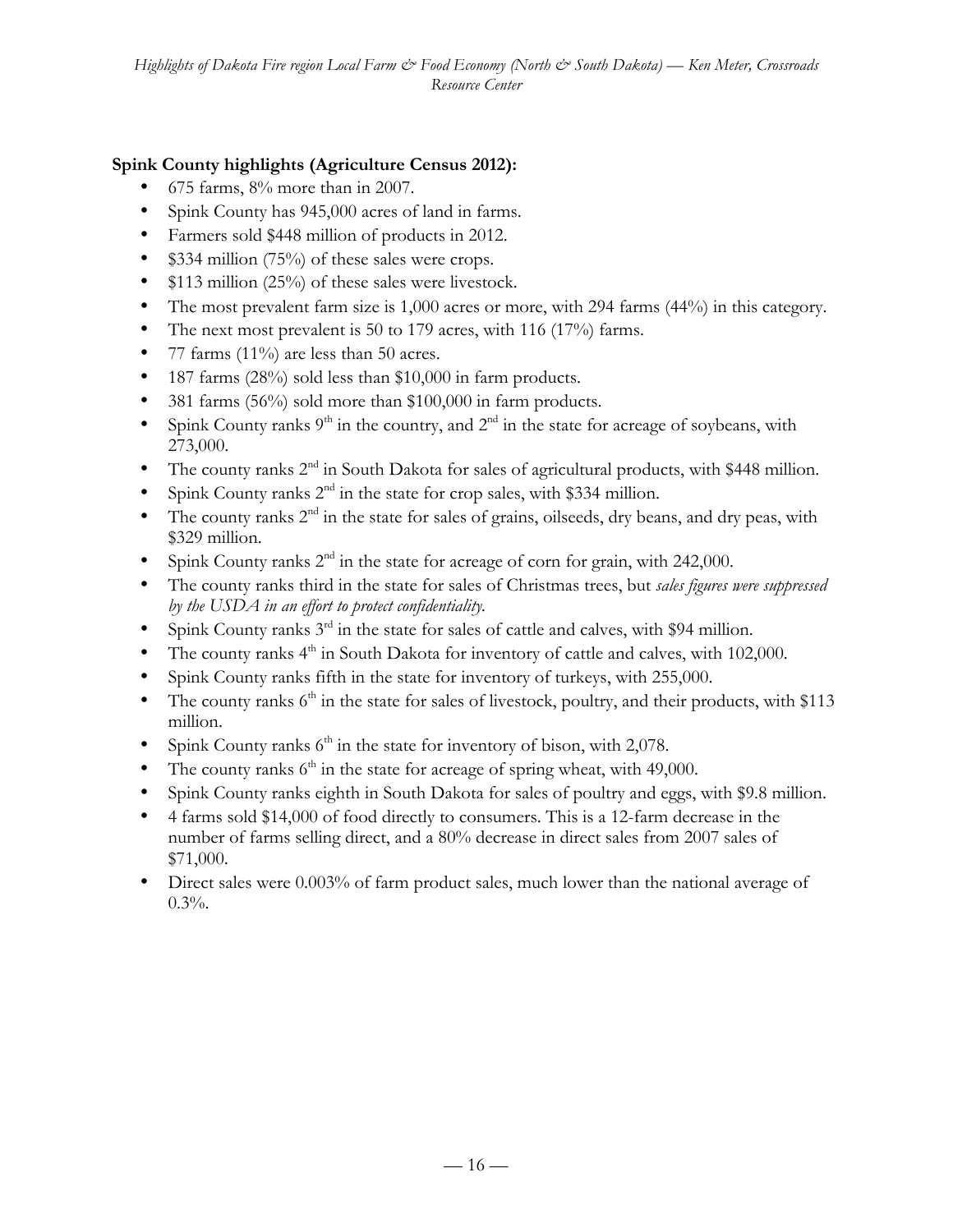# **South Dakota's top farm products in 2012 (Economic Research Service)**

|                |                      | \$ millions    |
|----------------|----------------------|----------------|
| 1              | Corn                 | 3,258          |
| 2              | Cattle and calves    | 2,264          |
| $\mathfrak{Z}$ | Soybeans             | 1,890          |
| $\overline{4}$ | Wheat                | 752            |
| 5              | Hogs                 | 620            |
| 6              | Dairy products, Milk | 386            |
| 7              | Hay                  | 223            |
| 8              | Sunflower            | 215            |
| 9              | Turkeys              | 140            |
| 10             | Other livestock      | 65             |
| 11             | Chicken eggs         | 44             |
| 12             | Honey                | 33             |
| 13             | Sorghum grain        | 28             |
| 14             | Millet, Proso        | 9              |
| 15             | Dry beans            | 8              |
| 16             | Mink Pelts           | 7              |
| 17             | Oats                 | 6              |
| 18             | Barley               | $\overline{4}$ |
| 19             | Wool                 | 3              |
| 20             | Flaxseed             | $\mathbf{1}$   |
| 21             | Farm chickens        | $\overline{0}$ |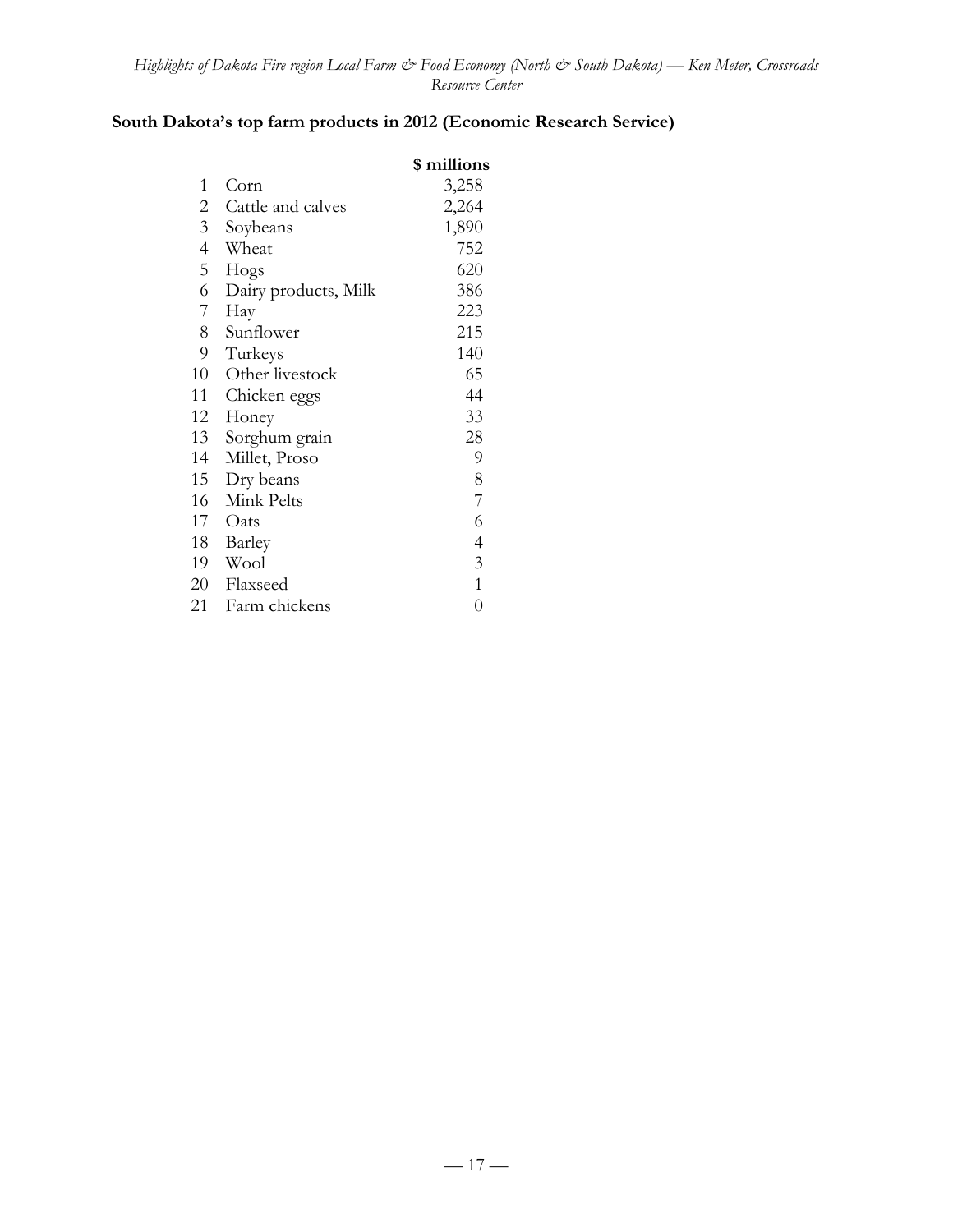# **State of South Dakota highlights (Agriculture Census 2012):**

- 31,989 farms, 3% more than in 2007.
- South Dakota has 43 million acres of land in farms.
- Farmers sold \$10.2 billion of products in 2012.
- $$6.1$  billion (60%) of these sales were crops.
- \$4.1 billion (40%) of these sales was livestock.
- The most prevalent farm size is 1,000 acres or more, with 9,712 farms (30%) in this category.
- The next most prevalent is 50 to 179 acres, with 6,419 (20%) farms.
- 6,276 farms  $(20\%)$  are less than 50 acres.
- 11,207 farms (35%) sold less than \$10,000 in farm products.
- 13,028 farms (41%) sold more than \$100,000 in farm products.
- South Dakota ranks  $4<sup>th</sup>$  in the country for acreage of forage (hay, etc.), with 2.6 million.
- The state ranks  $5<sup>th</sup>$  in the country for sales of sheep and goats, with \$44 million.
- South Dakota ranks  $6<sup>th</sup>$  in the country for acreage of corn for grain, with 5.3 million.
- The state ranks sixth in the country for acreage of wheat for grain, with 2.2 million.
- South Dakota ranks  $7<sup>th</sup>$  in the country for inventory of cattle and calves, with 3.9 million.
- The state ranks  $8<sup>th</sup>$  in the country for acreage of winter wheat, with 1.2 million.
- South Dakota ranks eighth in the country for sales of cattle and calves, with \$3 billion.
- The state ranks  $9<sup>th</sup>$  in the country for sales of grains, oilseeds, dry beans, and peas, with \$5.8 billion.
- 791 farms sold \$4.35 million of food directly to consumers. This is a 5% increase in the number of farms selling direct (752 in 2007), and a 29% decrease in direct sales from 2007 sales of \$6.16 million.
- Direct sales were 0.04% of farm product sales, much less than the national average of 0.3%.
- Statewide vegetable sales totaled \$2.2 million.
- 82 farms in South Dakota sold \$13 million of organic food products.
- 70 farms market through community supported agriculture (CSA).
- 847 farms produce and sell value-added products.
- 178 farms marketed products directly to retail outlets.
- 33 farms had on-farm packing facilities.
- 4,485 farms practice rotational or management intensive grazing.
- 63 farms harvested biomass for use in renewable energy.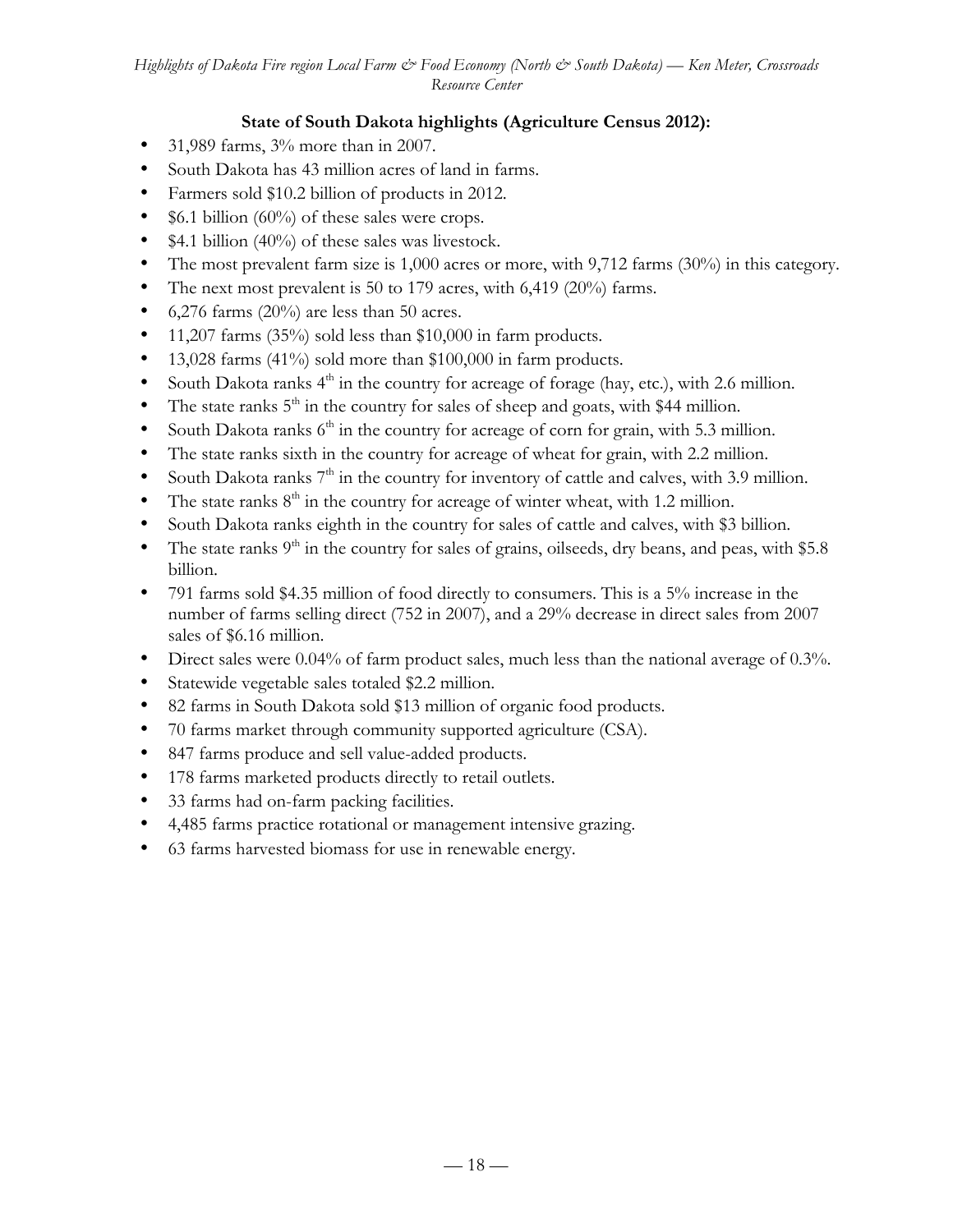### **Balance of Cash Receipts and Production Costs (BEA):**

Dakota Fire region farmers sell \$1.7 billion of food commodities per year (1989-2012 average), spending \$1.5 billion to raise them, for an average gain of \$186 million each year. This is an average net cash income of \$26,000 per farm. Given high grain prices in the past few years, however, cash receipts for 2012 totaled \$3.5 billion, and expenses totaled \$2.4 billion. This means the region's farmers earned a net cash income of \$1 billion in a single year, primarily due to high corn prices which appear to be temporary, combined with unusually favorable weather. *Note that these sales figures compiled by the BEA may differ from cash receipts recorded by the USDA Agriculture Census (above).*

Overall, farm producers earned a net total of \$41 billion by selling crops and livestock over the years 1989 to 2012. Production costs totaled \$37 billion over the same period, for a total net cash income of \$4 billion over that 24-year period. This is a marked improvement over the years 1978 to 2008, when net income was essentially flat. Dakota Fire region farmers and ranchers earned \$869 million more by selling commodities in 2011 than they had earned in 1969 (in 2011 dollars). However, 25% of the region's farms reported that they lost money in 2012 (Ag Census).

Farmers and ranchers earn another \$151 million per year of farm-related income — primarily custom work, and rental income (24-year average for 1989-2012). Federal farm support payments are as important a source of net income as commodity production, averaging \$183 million per year for the region for the same years.

#### **The region's consumers:**

*See also information covering low-income food consumption and food-related health conditions, page 1-2 above.* Dakota Fire region consumers spend \$247 million buying food each year, including \$152 million to eat at home. Most of this food is produced outside the region, so Dakota Fire region consumers spend about \$225 million per year buying food sourced outside the region. Only \$665,000 of food products (0.04% of farm cash receipts and 0.27% of the region's consumer market) are sold by farmers directly to consumers.

Estimated change in net assets (that is, assets minus liabilities) for all region households combined was a loss of \$90 million in 2012 alone (BLS). This places additional pressure on Dakota Fire consumers trying to buy food.

### **Farm and food economy summary:**

Farmers earn \$186 million each year producing food commodities, and collect \$183 million in subsidies, but spend \$900 million buying inputs sourced outside of the region. Even when farmers make money, these input purchases result in substantial losses to the region as a whole. Overall, farm production creates a loss of \$500 million to the region, even after subsidies are taken into account.

Meanwhile, consumers spend \$225 million buying food from outside. Thus, total loss to the region is \$700 million of potential wealth *each year*. This loss amounts to nearly half of the value of all food commodities raised in the region.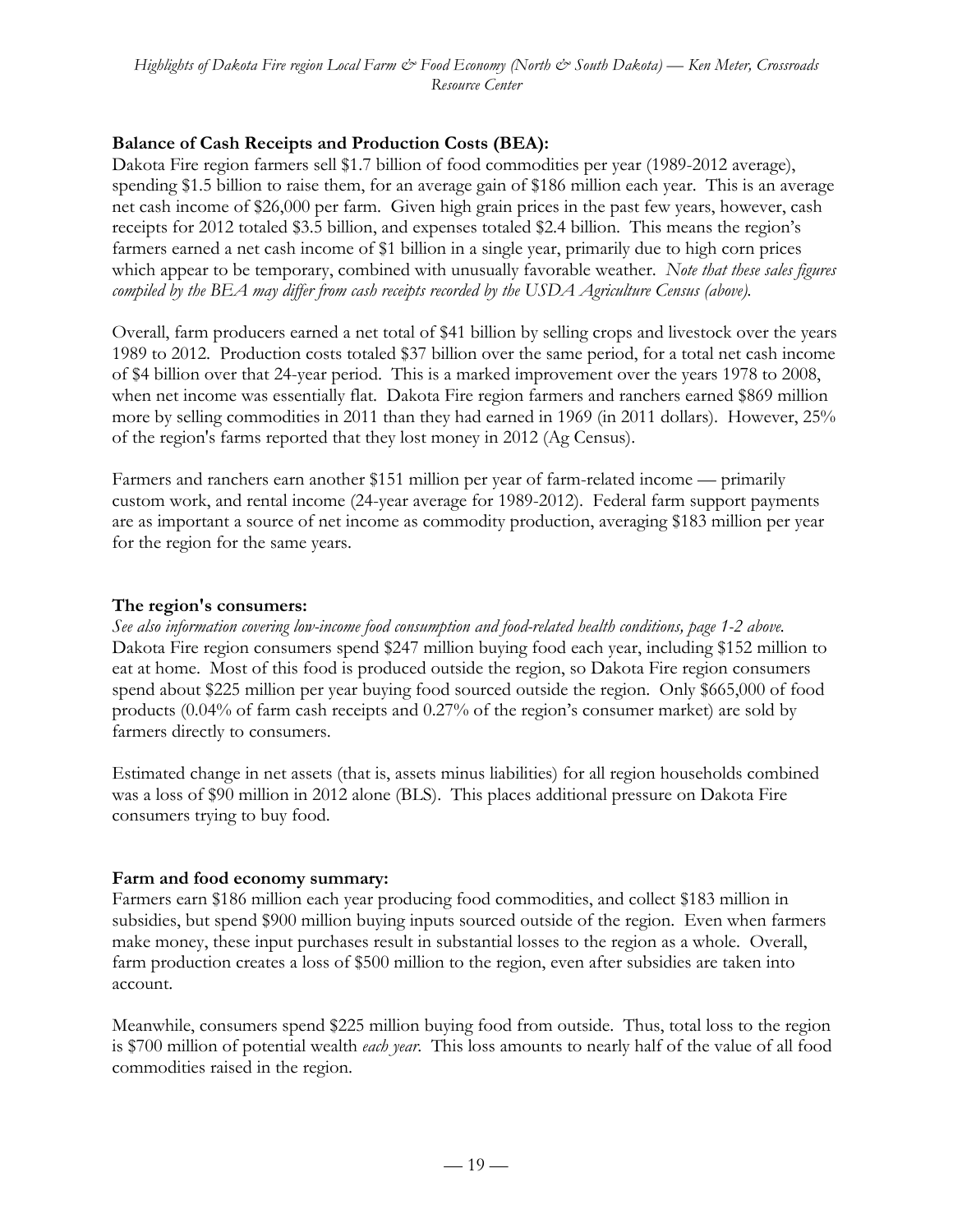#### **Dakota Fire region: markets for food eaten at home (2011):**

Dakota Fire region residents purchase \$247 million of food each year, including \$152 million to eat at home. Home purchases break down in the following way:

|                                     | millions |
|-------------------------------------|----------|
| Meats, poultry, fish, and eggs      | \$ 31    |
| Fruits & vegetables                 | 28       |
| Cereals and bakery products         | 22       |
| Dairy products                      | 16       |
| "Other," incl. Sweets, fats, & oils | 55       |

If the region's residents purchased \$5 of food for home use directly from farmers in the region, this would generate \$26 million of new farm income for the region.

### **North Dakota: markets for food eaten at home (2011):**

North Dakota residents purchase \$1.7 billion of food each year, including \$1 billion to eat at home. Home purchases break down in the following way:

|                                     | millions |
|-------------------------------------|----------|
| Meats, poultry, fish, and eggs      | \$221    |
| Fruits & vegetables                 | 195      |
| Cereals and bakery products         | 152      |
| Dairy products                      | 114      |
| "Other," incl. Sweets, fats, & oils | 392      |

### **South Dakota: markets for food eaten at home (2011):**

South Dakota residents purchase \$2.1 billion of food each year, including \$1.2 billion to eat at home. Home purchases break down in the following way:

|                                     | millions |
|-------------------------------------|----------|
| Meats, poultry, fish, and eggs      | \$264    |
| Fruits & vegetables                 | 232      |
| Cereals and bakery products         | 181      |
| Dairy products                      | 136      |
| "Other," incl. Sweets, fats, & oils | 467      |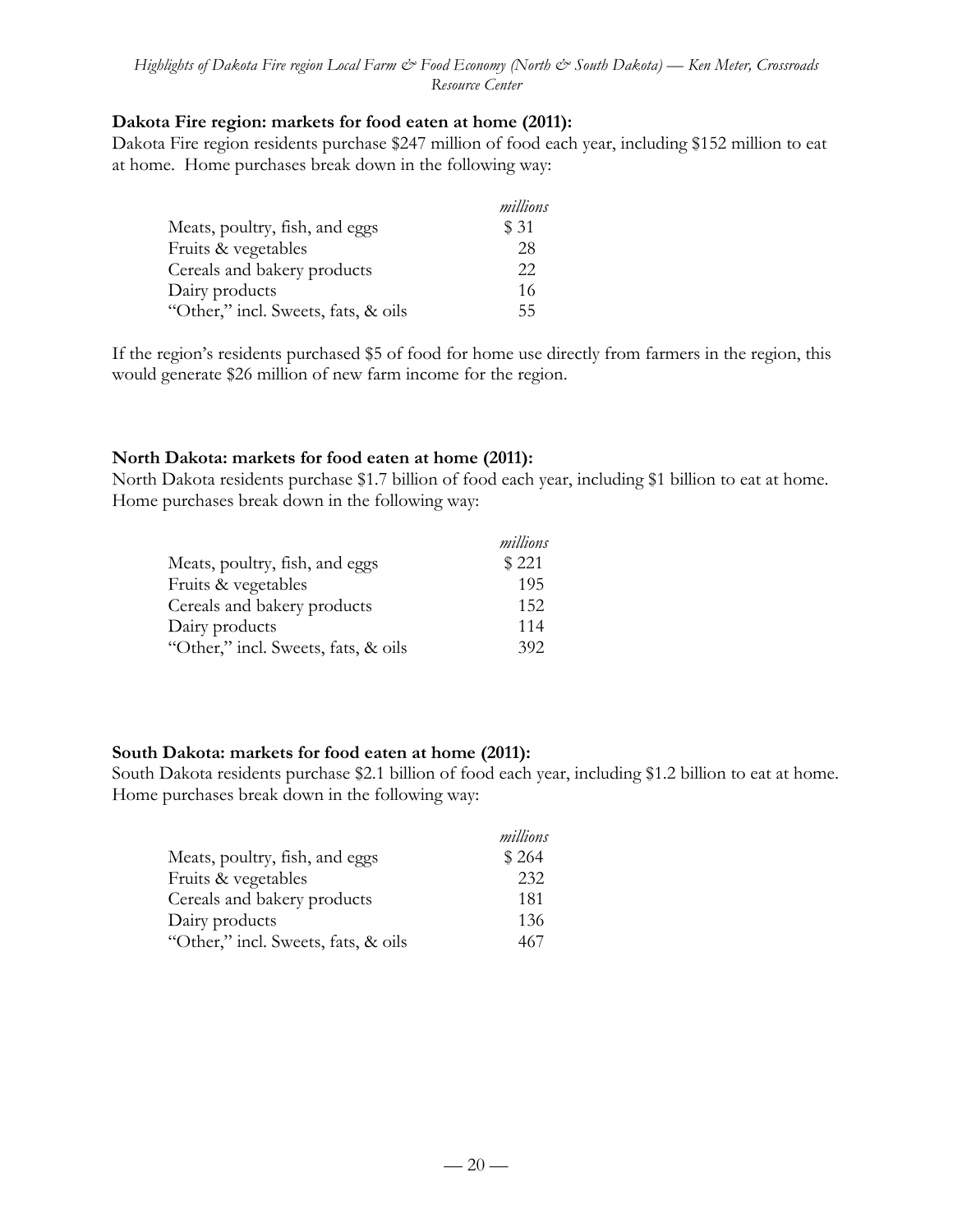

*Data source: Bureau of Economic Analysis*



*Data source: Bureau of Economic Analysis*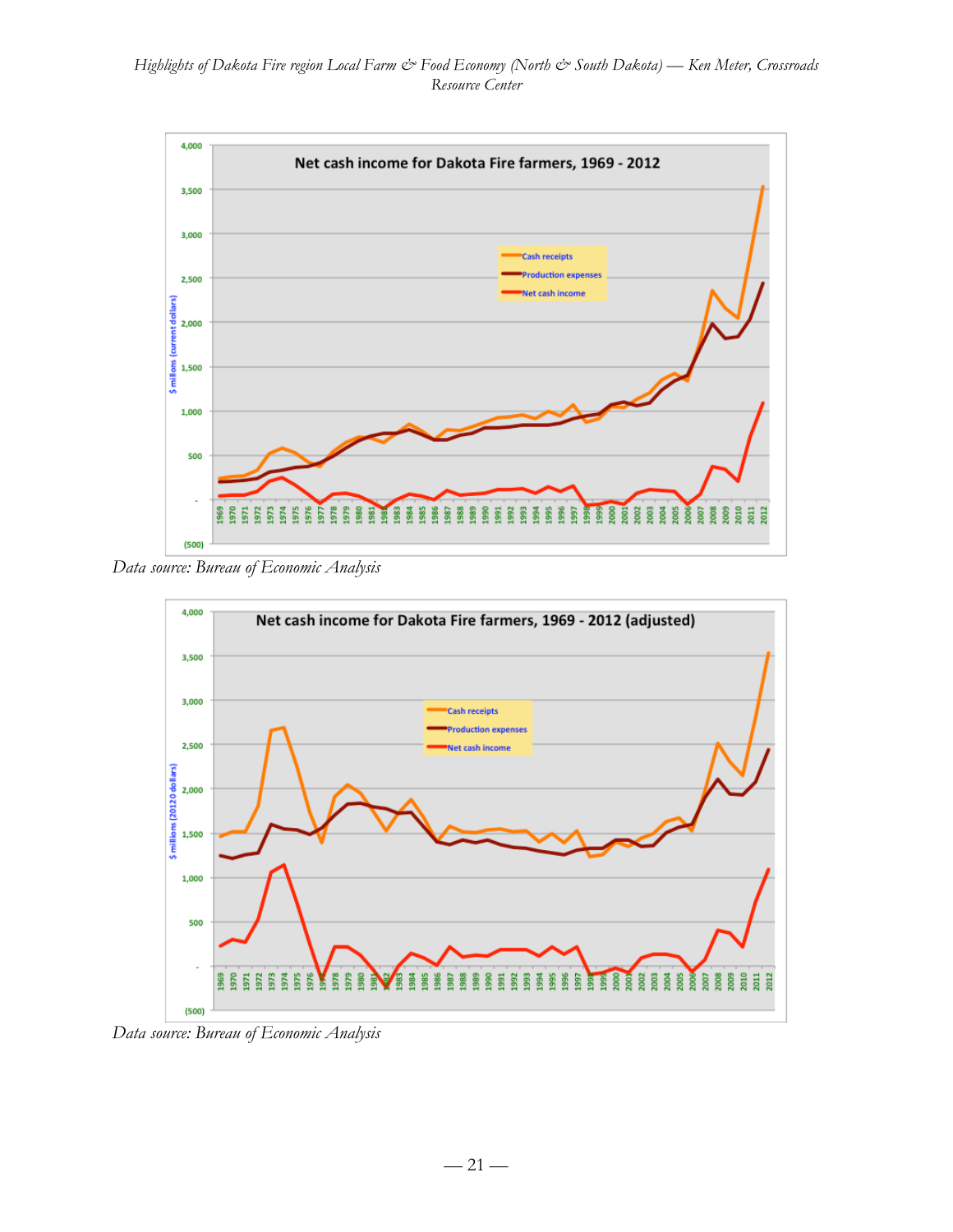

*Data source: Bureau of Economic Analysis*



*Data source: Bureau of Economic Analysis*